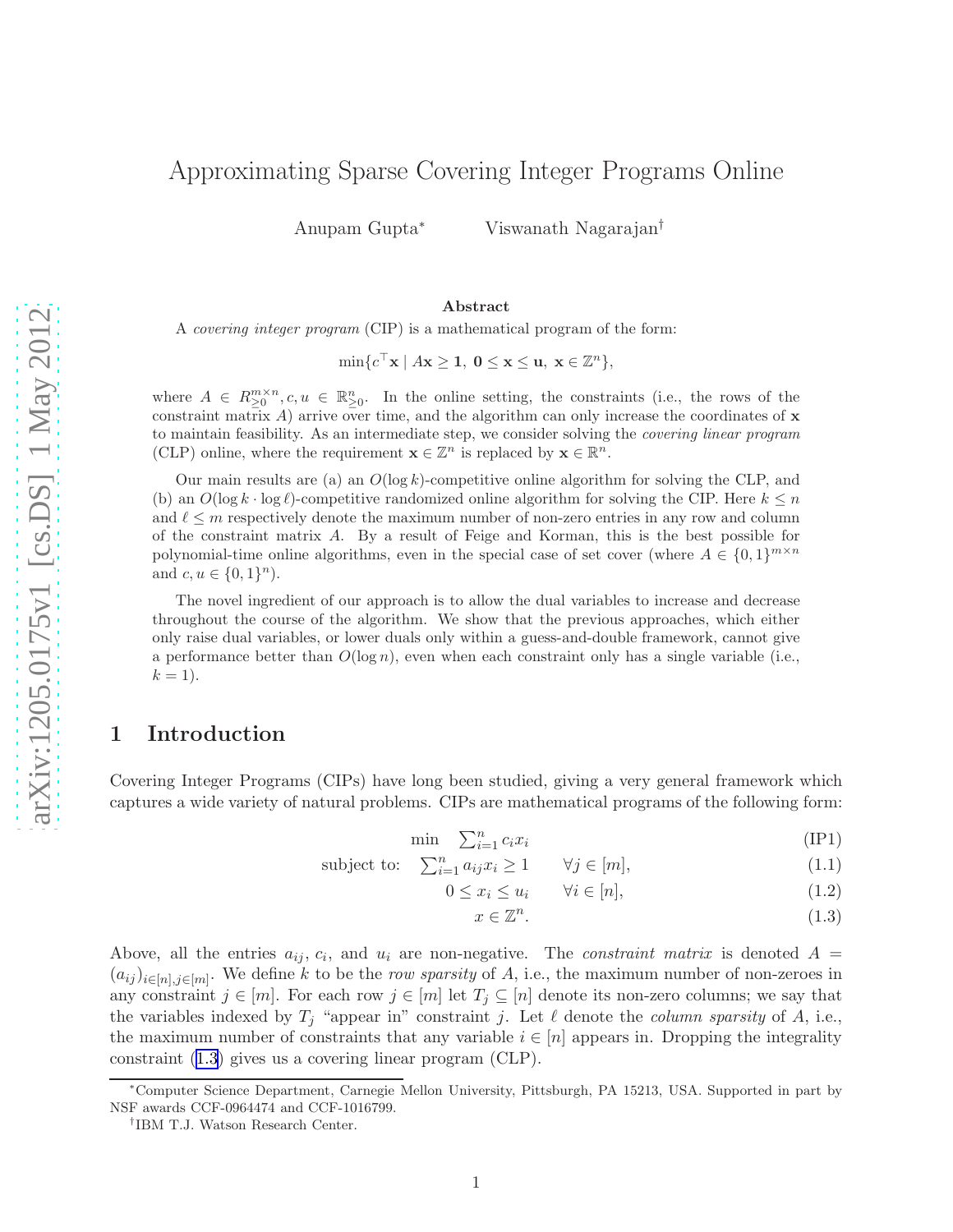In this paper we study the *online* version of these problems, where the constraints  $j \in [m]$  arrive over time, and we are required to maintain a monotone (i.e., non-decreasing) feasible solution  $x$  at each point in time. Our main results are (a) an  $O(\log k)$ -competitive algorithm for solving CLPs online, and (b) an  $O(\log k \cdot \log \ell)$ -competitive randomized online algorithm for CIPs. In settings where  $k \ll n$  or  $\ell \ll m$  our results give a significant improvement over the previous best bounds of  $O(\log n)$  for CLPs [\[8](#page-13-0)], and  $O(\log n \cdot \log m)$  for CIPs that can be inferred from rounding these LP solutions. Analyzing performance guarantees for covering/packing integer programs in terms of row (k)and column (l) sparsity has received much attention in the offline setting, e.g. [[15](#page-13-0), [17](#page-13-0), [11,](#page-13-0) [14,](#page-13-0) [6](#page-13-0)]. This paper obtains tight bounds in terms of these parameters for online covering integer programs.

Our Techniques. Our algorithms use online primal-dual framework of Buchbinder and Naor [\[7](#page-13-0)]. To solve the covering LP, we give an algorithm that monotonically raises the primal. However, we both raise and lower the dual variables over the course of the algorithm; this is unlike typical applications of the online primal-dual approach, where both primal and dual variables are only increased (except possibly within a "guess and double" framework—see the discussion in the related work section). This approach of lowering duals is crucial for our bound of  $O(\log k)$ , since we show a primal-dual gap of  $\Omega(\log n)$  for algorithms that lower duals only within the guess-and-double framework, even when  $k = 1$ .

The algorithm for covering IP solves the LP relaxation and then rounds it. It is well-known that the natural LP relaxation is too weak: so we extend our online CLP algorithm to also handle Knapsack Cover(KC) inequalities from [[9](#page-13-0)]. This step has an  $O(\log k)$ -competitive ratio. Then, to obtain an integer solution, we adapt the method of *randomized rounding with alterations* to the online setting. Direct randomized rounding as in [\[1](#page-12-0)] results in a worse  $O(\log m)$  overhead, so to get the  $O(\log \ell)$ loss we use this different approach.

Related Work. The powerful online primal-dual framework has been used to give algorithms for set cover [\[1\]](#page-12-0), graph connectivity and cut problems[[2](#page-12-0)], caching[[18](#page-13-0), [4,](#page-13-0) [5](#page-13-0)], packing/covering IPs[[8](#page-13-0)], and many more problems. This framework usually consists of two steps: obtaining a fractional solution (to an LP relaxation) online, and rounding the fractional solution online to an integral solution. (See the monograph of Buchbinder and Naor [\[7\]](#page-13-0) for a lucid survey.)

In most applications of this framework, the fractional online algorithm raises both primal and dual variables monotonically, and the competitive ratio is given by the primal to dual ratio. For CLPs, Buchbinder and Naor[[8](#page-13-0)] showed that if we increase dual variables monotonically, the primal-dual gap can be  $\Omega(\log \frac{a_{max}}{a_{min}})$ . In order to obtain an  $O(\log n)$ -competitive ratio, they used a guess-and-double framework [\[8](#page-13-0), Theorem 4.1] that changes duals in a partly non-monotone manner as follows:

The algorithm proceeds in phases, where each phase r corresponds to the primal value being roughly  $2<sup>r</sup>$ . Within a phase the primal and dual are raised monotonically. But the algorithm resets duals to zero at the beginning of each phase—this is the only form of dual reduction.

For the special case of fractional set cover (where  $A \in \{0,1\}^{m \times n}$ ), they get an improved  $O(\log k)$ competitive ratio using this guess-and-double framework [\[8,](#page-13-0) Section 5.1]. However, we show in [Appendix A](#page-13-0) that such dual update processes do not extend to obtain an  $o(\log n)$  ratio for general CLPs. So our algorithm reduces the dual variables more continuously throughout the algorithm, giving an  $O(\log k)$ -competitive ratio for general CLPs.

Other online algorithms: Koufogiannakis and Young[[13\]](#page-13-0) gave a k-competitive deterministic online algorithm for CIPs based on a greedy approach; their result holds for a more general class of constraints and for submodular objectives. Our  $O(\log k \log \ell)$  approximation is incomparable to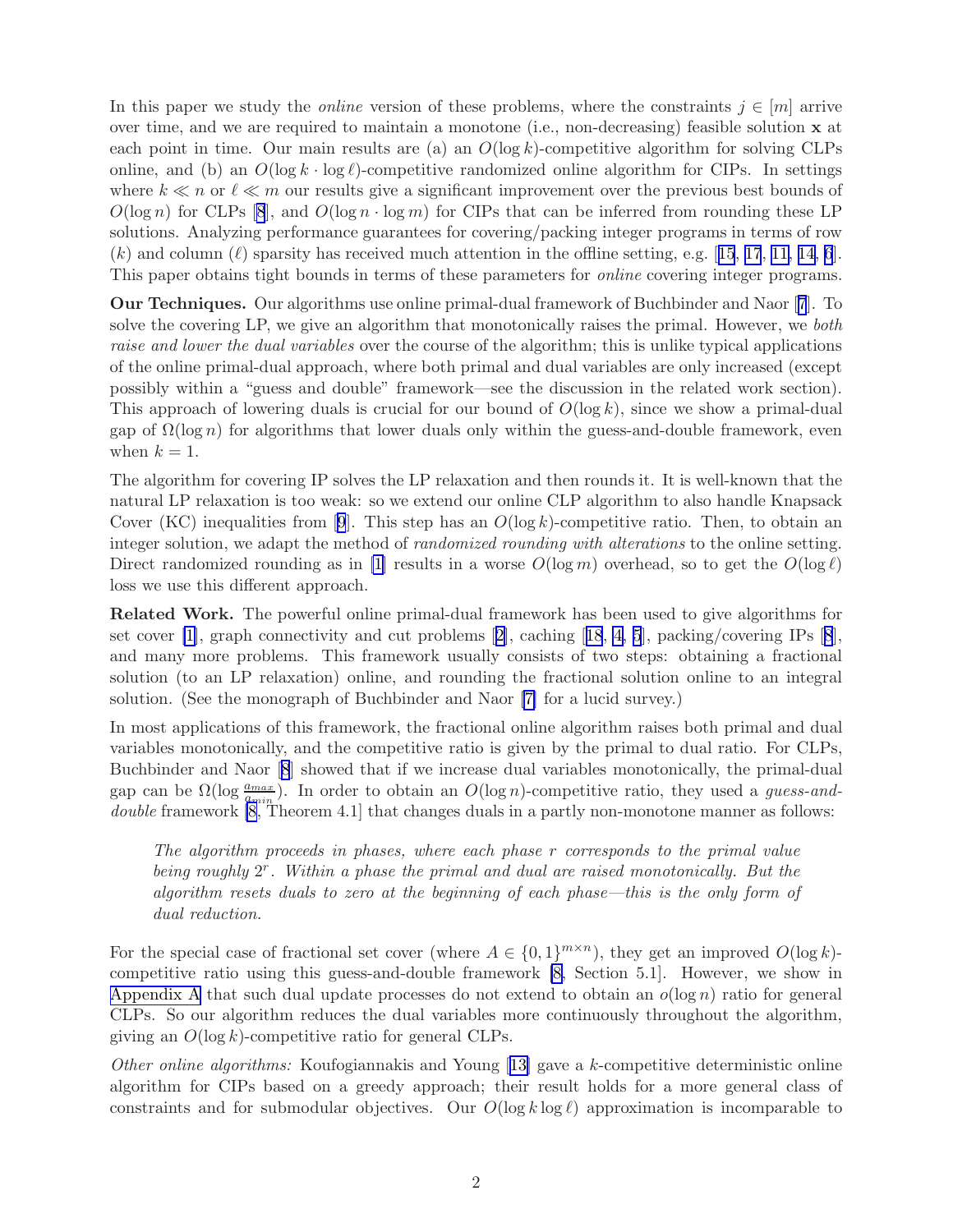<span id="page-2-0"></span>this result. Feige and Korman [\[12\]](#page-13-0) show that no randomized polynomial-time online algorithm can achieve a competitive ratio better than  $O(\log k \log \ell)$ .

Offline algorithms. CLPs can be solved optimally offline in polynomial time. For CIPs in the absence of variable upper bounds, randomized rounding gives an  $O(\log m)$ -approximation ratio. Srinivasan [\[15\]](#page-13-0) gave an improved algorithm using the FKG inequality (where the approximation ratio depends on the optimal LP value). Srinivasan[[16\]](#page-13-0) also used the method of alterations in context of CIPs and gave an RNC algorithm achieving the bounds of [\[15](#page-13-0)]. An  $O(\log \ell)$ -approximation algorithm for CIPs (no upper bounds) was obtained in  $[17]$  using the Lovász Local Lemma. Using KC-inequalities and the algorithm from [\[17](#page-13-0)], Kolliopoulos and Young [\[11](#page-13-0)] gave an  $O(\log \ell)$ -approximation algorithm for CIPs with variable upper bounds. Our algorithm matches this  $O(\log \ell)$  loss in the online setting. Finally, the knapsack-cover (KC) inequalities were introduced by Carr et al. [\[9\]](#page-13-0) to reduce the integrality gap for CIPs. These were used in[[11](#page-13-0), [10](#page-13-0)], and also in an online context by[[5](#page-13-0)] for the generalized caching problem.

### 2 An Algorithm for a Special Class for Covering LPs

In this section, we consider CLPs without upper bounds on the variables:

$$
\min \sum_{i=1}^{n} c_i x_i
$$
\n
$$
\text{subject to:} \quad \sum_{i=1}^{n} a_{ij} x_i \ge 1 \qquad \forall j \in [m],
$$
\n
$$
x \ge 0
$$

and give an  $O(\log k)$ -competitive deterministic online algorithm for solving such LPs, where k is an (upper bound) on the row-sparsity of  $A = (a_{ij})$ . The dual is the packing linear program:

$$
\max \sum_{j=1}^{m} y_j
$$
\nsubject to: 
$$
\sum_{j=1}^{m} a_{ij} y_j \le c_i \quad \forall i \in [n],
$$
\n
$$
y \ge 0
$$

We assume that  $c_i$ 's are strictly positive for all  $i$ , else we can drop all constraints containing variable i.

**Algorithm I.** In the online algorithm, we want a solution pair  $(x, y)$ , where we monotonically increase the value of  $x$ , but the dual variables can move up or down as needed. We want a feasible primal, and an approximately feasible dual. The primal update step is the following:

When constraint h (i.e.,  $\sum_{i} a_{ih} x_i \ge 1$ ) arrives,

- (a) define  $d_{ih} = \frac{c_i}{a_{ii}}$  $\frac{c_i}{a_{ih}}$  for all  $i \in [n]$ , and  $d_{m(h)} = \min_i d_{ih} = \min_{i \in T_h} d_{ih}$ .
- (b) while  $\sum_i a_{ih} x_i < 1$ , update the x's by

$$
x_i^{new} \leftarrow \left(1 + \frac{d_{m(h)}}{d_{ih}}\right) x_i^{old} + \frac{1}{k \cdot a_{ih}} \frac{d_{m(h)}}{d_{ih}}, \qquad \forall i \in T_h.
$$

Let  $t<sub>h</sub>$  be the number of times this update step is performed for constraint h.

As stated, the algorithm assumes we know  $k$ , but this is not required. We can start with the estimate  $k = 2$  and increase it any time we see a constraint with more variables than our current estimate. Since this estimate for  $k$  only increases over time, the analysis below will go through unchanged. (We can assume that k is a power of 2—which makes  $\log k$  an integer; we will need that  $k \geq 2$ .)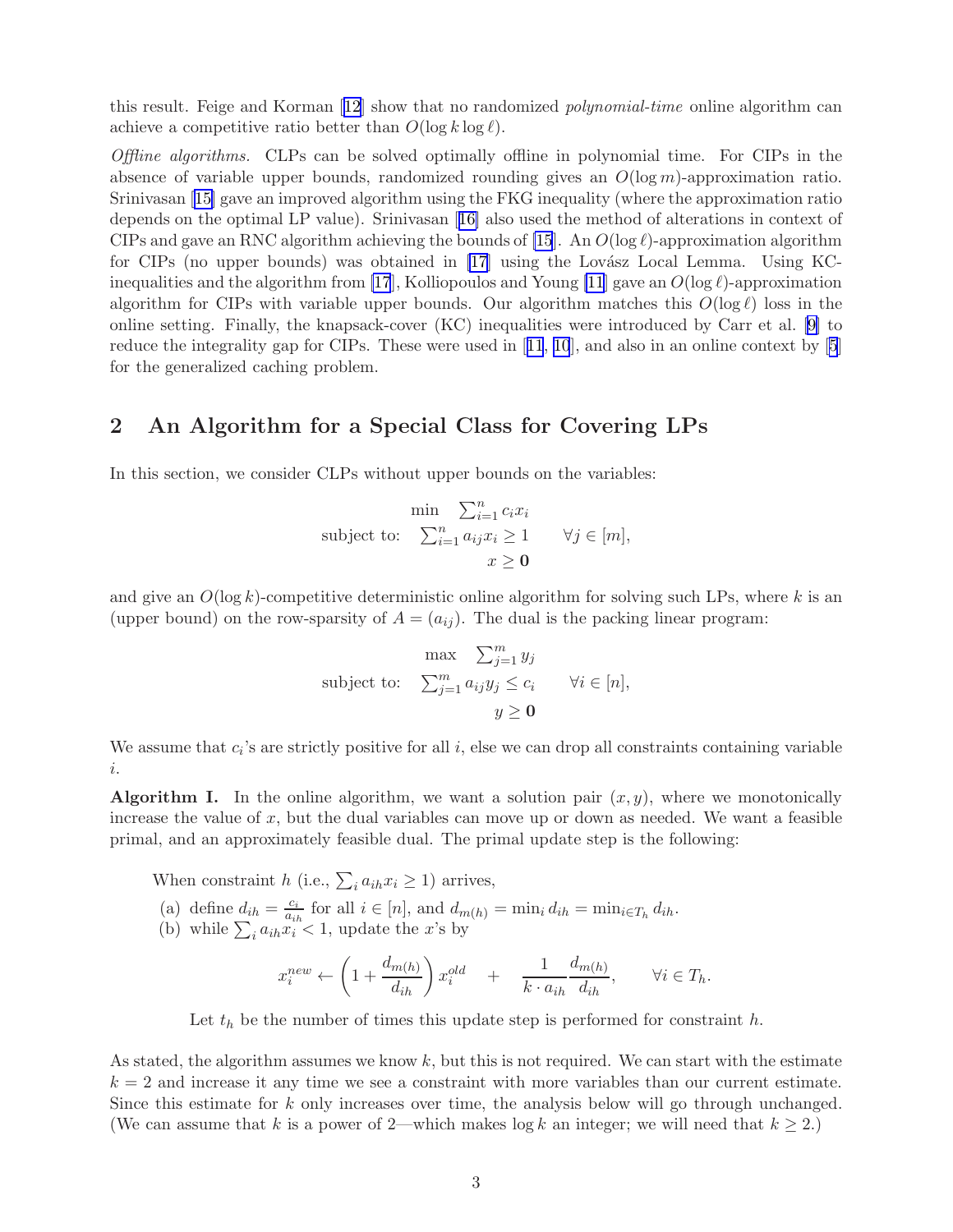<span id="page-3-0"></span>**Lemma 2.1** For any constraint h, the number of primal updates  $t_h \leq 2 \log k$ .

**Proof.** Fix some h, and consider the value  $i^*$  for which  $d_{i^*h} = d_{m(h)}$ . In each round the variable  $x_{i^*} \leftarrow 2x_{i^*} + 1/(k \cdot a_{i^*h})$ ; hence after t rounds its value will be at least  $(2^t - 1)/(k \cdot a_{i^*h})$ . So if we do  $2 \log k$  updates, this variable alone will satisfy the  $h^{th}$  constraint.

**Lemma 2.2** The total increase in the value of the primal is at most  $2 t_h d_{m(h)}$ .

**Proof.** Consider a single update step that modifies primal variables from  $x^{old}$  to  $x^{new}$ . In this step, the increase in each variable  $i \in T_h$  is  $\frac{d_{m(h)}}{d_{ih}} \cdot x_i^{old} + \frac{1}{k \cdot a_{ih}}$  $d_{m(h)}$  $\frac{m(h)}{d_{ih}}$ . So the increase in the primal objective is:

$$
\sum_{i \in T_h} c_i \cdot \left[ \frac{d_{m(h)}}{d_{ih}} \cdot x_i^{old} + \frac{1}{k \cdot a_{ih}} \frac{d_{m(h)}}{d_{ih}} \right] = d_{m(h)} \sum_{i \in T_h} a_{ih} \cdot x_i^{old} + d_{m(h)} \cdot \frac{|T_h|}{k} \le 2 \cdot d_{m(h)}
$$

The inequality uses  $|T_h| \leq k$  and  $\sum_{i \in T_h} a_{ih} \cdot x_i^{old} \leq 1$  which is the reason an update was performed. The lemma now follows since  $t_h$  is the number of update steps. г

To show approximate optimality, we want to change the dual variables so that the dual increase is (approximately) the primal increase, and so that the dual remains (approximately) feasible. To achieve the first goal, we raise the newly arriving dual variable, and to achieve the second we also decrease the "first few" dual variables in each dual constraint where the new dual variable appears.

For the  $h^{th}$  primal constraint, let  $d_{ih}, d_{m(h)}, t_h$  be given by the primal update process.

- (a) Set  $y_h \leftarrow d_{m(h)} \cdot t_h$ .
- (b) For each  $i \in T_h$ , do the following for dual constraint  $\sum_j a_{ij} y_j \leq c_i$ :
	- (i) If  $\sum_{j < h} a_{ij} y_j \leq (10 \log k) c_i$ , do nothing; else
	- (ii) Let  $k_i < h$  be the largest index such that  $\sum_{j \leq k_i} a_{ij} y_j \leq (5 \log k) c_i$ ; let  $P_i =$  $\{j \leq k_i \mid i \in T_j\}$  be the indices of these first few dual variables that are active in the  $i^{th}$  dual constraint. For all  $j \in P_i$ ,

$$
y^{new}_j \leftarrow \left(1-\frac{d_{m(h)}}{d_{ih}}\right)\cdot y^{old}_j.
$$

Observe that the dual update process starts each dual variable  $y_j$  off at some value  $d_{m(j)}t_j$  and subsequently *only decreases* this dual variable, and that the dual variables remain non-negative.

Lemma 2.3 When primal constraint h arrives, the left-hand-side of each dual constraint i increases due to the variable  $y_h$  by  $a_{ih} \cdot d_{m(h)} \cdot t_h \leq (2 \log k) c_i$ .

**Proof.** We set the initial value of the dual variable  $y_h$  to  $d_{m(h)} \cdot t_h$ . By [Lemma 2.1,](#page-2-0)  $t_h \leq 2 \log k$ . By definition,  $d_{m(h)} \leq c_i/a_{ih}$ . Hence, for any  $i \in T_h$ , the increase in the left-hand-side of dual constraint i is at most  $a_{ih} \cdot (2 \log k) (c_i/a_{ih}) = (2 \log k) c_i$ . This proves the lemma.

**Lemma 2.4** When primal constraint h arrives, if the dual update reaches step  $b(ii)$  for some  $i \in T_h$ , then  $k_i$  is well-defined and the set  $P_i$  is non-empty; moreover,  $\frac{\sum_{j\in P_i} a_{ij} y_j}{c_i \log k}$  $\frac{\partial e P_i}{\partial c_i \log k} \in [3, 5].$ 

**Proof.** For each  $j < h$  we have  $y_j \leq 2 \log k \cdot d_{m(j)}$ , since dual variable  $y_j$  was initialized to  $t_j d_{m(j)} \leq$  $2\log k \cdot d_{m(j)}$  (by [Lemma 2.1\)](#page-2-0) and subsequently never increased—so  $a_{ij} \cdot y_j \leq 2\log k \cdot d_{m(j)} \cdot a_{ij} \leq$  $2\log k \cdot c_i$ , using  $d_{m(j)} \leq d_{ij} = c_i/a_{ij}$ . If the dual update reaches step b(ii) then we have  $\sum_{j < h} a_{ij} y_j$  $(10\log k)c_i$ , but each  $j < h$  contributes at most  $2\log k \cdot c_i$ , so  $k_i$  is well-defined, and  $P_i$  is nonempty. Moreover, by the choice of  $k_i$ , we have  $\sum_{j \leq k_i+1} a_{ij} y_j > (5 \log k) c_i$ , so  $\sum_{j \leq k_i} a_{ij} y_j >$  $(5 \log k) c_i - a_{i,k_i+1} \cdot y_{k_i+1} \ge (3 \log k) \cdot c_i$ , as claimed.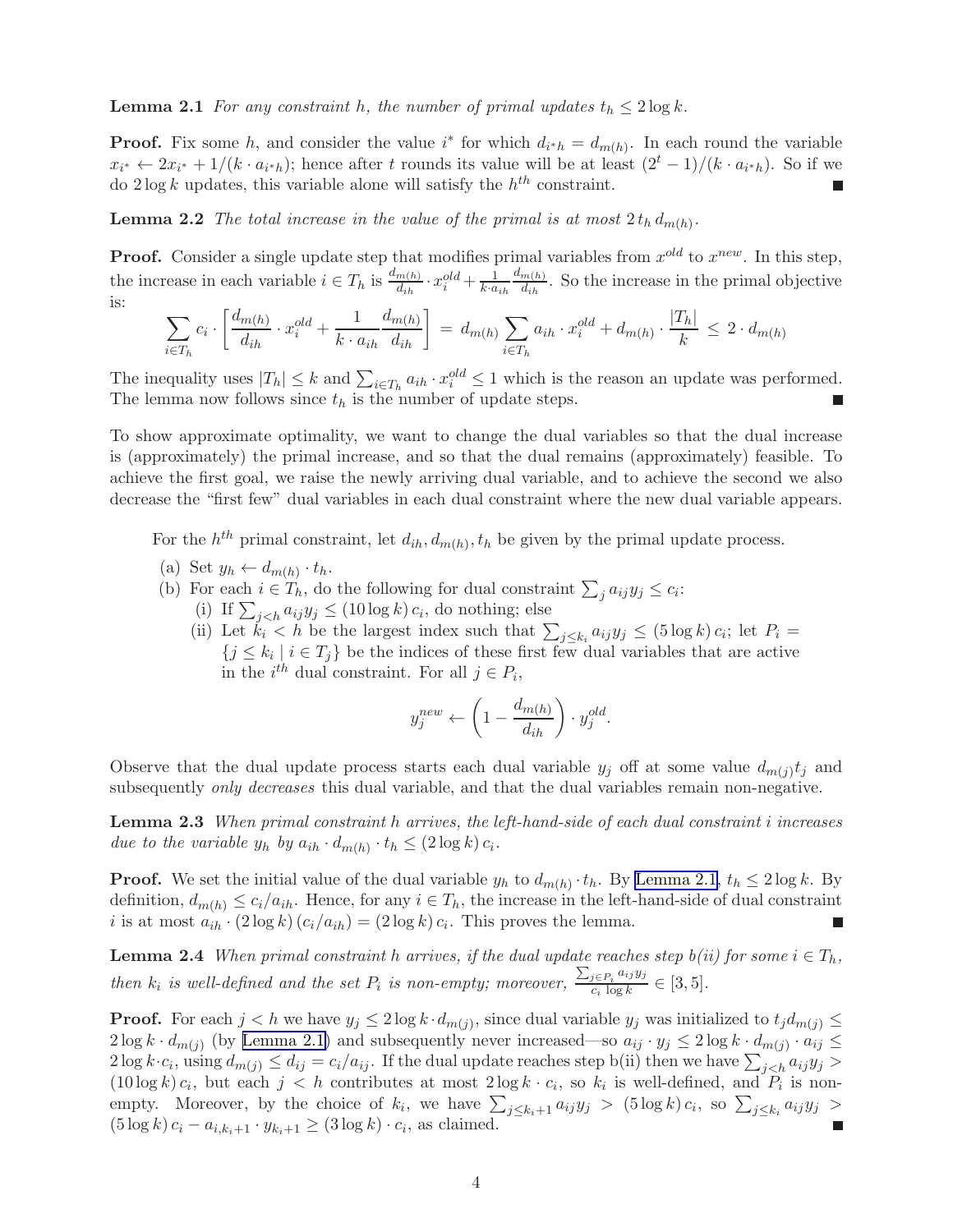<span id="page-4-0"></span>**Lemma 2.5** After each dual update step, each dual constraint i satisfies  $\sum_j a_{ij}y_j \leq (12 \log k) c_i$ . Hence the dual is  $(12 \log k)$ -feasible.

**Proof.** Consider the dual update process when the primal constraint h arrives, and look at any dual constraint  $i \in T_h$  (the other dual constraints are unaffected). If case b(i) happens, then by [Lemma 2.3](#page-3-0) the left-hand-side of the constraint will be at most  $(12 \log k)c_i$ . Else, case b(ii) happens. Each  $y_j$  for  $j \in P_i$  decreases by  $y_j \cdot d_{m(h)}/d_{ih}$ , and so the decrease in  $\sum_{j \in P_i} a_{ij} y_j$  is at least  $\sum_{j \in P_i} a_{ij} y_j \cdot (d_{m(h)}/d_{ih})$ . Using [Lemma 2.4](#page-3-0), this is at least

$$
\frac{d_{m(h)}}{d_{ih}} \cdot c_i \left( 3 \log k \right) = \frac{d_{m(h)}}{c_i/a_{ih}} \cdot c_i \left( 3 \log k \right) = d_{m(h)} \cdot a_{ih} \cdot (3 \log k).
$$

But since the increase due to  $y_h$  is at most  $a_{ih} \cdot d_{m(h)} t_h \le a_{ih} \cdot d_{m(h)} \cdot (2 \log k)$ , there is no net increase in the LHS, so it remains at most  $(12 \log k) c_i$ .

Lemma 2.6 The net increase in the dual value due to handling primal constraint h is at least 1  $rac{1}{2}d_{m(h)}\cdot t_h.$ 

**Proof.** The increase in the dual value due to  $y_h$  itself is  $d_{m(h)} \cdot t_h$ . What about the decrease in the other  $y_j$ 's? These decreases could happen due to any of the k dual constraints  $i \in T_h$ , so let us focus on one such dual constraint i, which reads  $\sum_{j:i\in T_j} a_{ij}y_j \leq c_i$ . Now for  $j < h$ , define  $\gamma_{ij} := \frac{y_j}{t_j d}$  $\frac{y_j}{t_j d_{ij}}.$ Since  $y_j$  was initially set to  $t_j d_{m(j)} \leq t_j d_{ij}$  and subsequently never increased, we know that at this point in time,

$$
\gamma_{ij} \le \frac{d_{m(j)}}{d_{ij}} \le 1. \tag{2.4}
$$

.

The following claim, whose proof appears after this lemma, helps us bound the total dual decrease.

**Claim 1** If we are in case  $b(ii)$  of the dual update, then  $\sum_{j \in P_i}$  $\gamma_{ij}$ tj  $\frac{a_{ij}t_j}{a_{ij}} \leq \frac{1}{2k} \cdot \frac{1}{a_{ih}}.$ 

Using this claim, we bound the loss in dual value caused by dual constraint  $i$ :

$$
\sum_{j \in P_i} \frac{d_{m(h)}}{d_{ih}} \cdot y_j = \frac{d_{m(h)}}{d_{ih}} \cdot \sum_{j \in P_i} \gamma_{ij} \cdot t_j d_{ij} = \frac{d_{m(h)}}{c_i/a_{ih}} \cdot \sum_{j \in P_i} \gamma_{ij} \cdot t_j (c_i/a_{ij})
$$
  
=  $d_{m(h)} a_{ih} \cdot \sum_{j \in P_i} \gamma_{ij} \cdot \frac{t_j}{a_{ij}} \leq (\text{Claim 1}) d_{m(h)} a_{ih} \cdot \frac{1}{2k} \cdot \frac{1}{a_{ih}} = \frac{d_{m(h)}}{2k}$ 

Summing over the  $|T_j| \leq k$  dual constraints affected, the total decrease is at most  $\frac{1}{2}d_{m(h)} \leq \frac{1}{2}$  $\frac{1}{2}d_{m(h)}t_h$ (since there is no decrease when  $t_h = 0$ ). Subtracting from the increase of  $d_{m(h)} \cdot t_h$  gives a net increase of at least  $\frac{1}{2}d_{m(h)}t_h$ , proving the lemma.

**Proof of Claim 1:** Consider the primal constraints j such that  $i \in T_i$ : when they arrived, the value of primal variable  $x_i$  may have increased. (In fact, if some primal constraint j does not cause the primal variables to increase,  $y_j$  is set to 0 and never plays a role in the subsequent algorithm, so we will assume that for each primal constraint j there is some increase and hence  $t_i > 0$ .)

The first few among the constraints j such that  $i \in T_j$  lie in the set  $P_i$ : when  $j \in P_i$  arrived, we added at least  $\frac{1}{k \cdot a_{ij}}$  $d_{m(j)}$  $\frac{d m(j)}{d_{ij}}$  to  $x_i$ 's value<sup>1</sup>, and did so  $t_j$  times. Hence the value of  $x_i$  after seeing the constraints in  $P_i$  is at least  $\sum_{j \in P_i}$  $d_{m(j)}t_j$  $\frac{a_{m(j)}v_j}{k \cdot a_{ij} \cdot d_{ij}} \geq \sum_{j \in P_i}$  $\gamma_{ij}$ *t<sub>j</sub>*  $\frac{\gamma_{ij}\iota_j}{k \cdot a_{ij}},$  using  $(2.4).$ 

<sup>&</sup>lt;sup>1</sup>More precisely,  $x_i$  increased by at least  $\frac{1}{k_j \cdot a_{ij}}$  $d_{m(j)}$  $\frac{d m(j)}{d_{ij}}$  where  $k_j \leq k$  was the estimate of the row-sparsity at the arrival of constraint  $j$ , and  $k$  is the current row-sparsity estimate.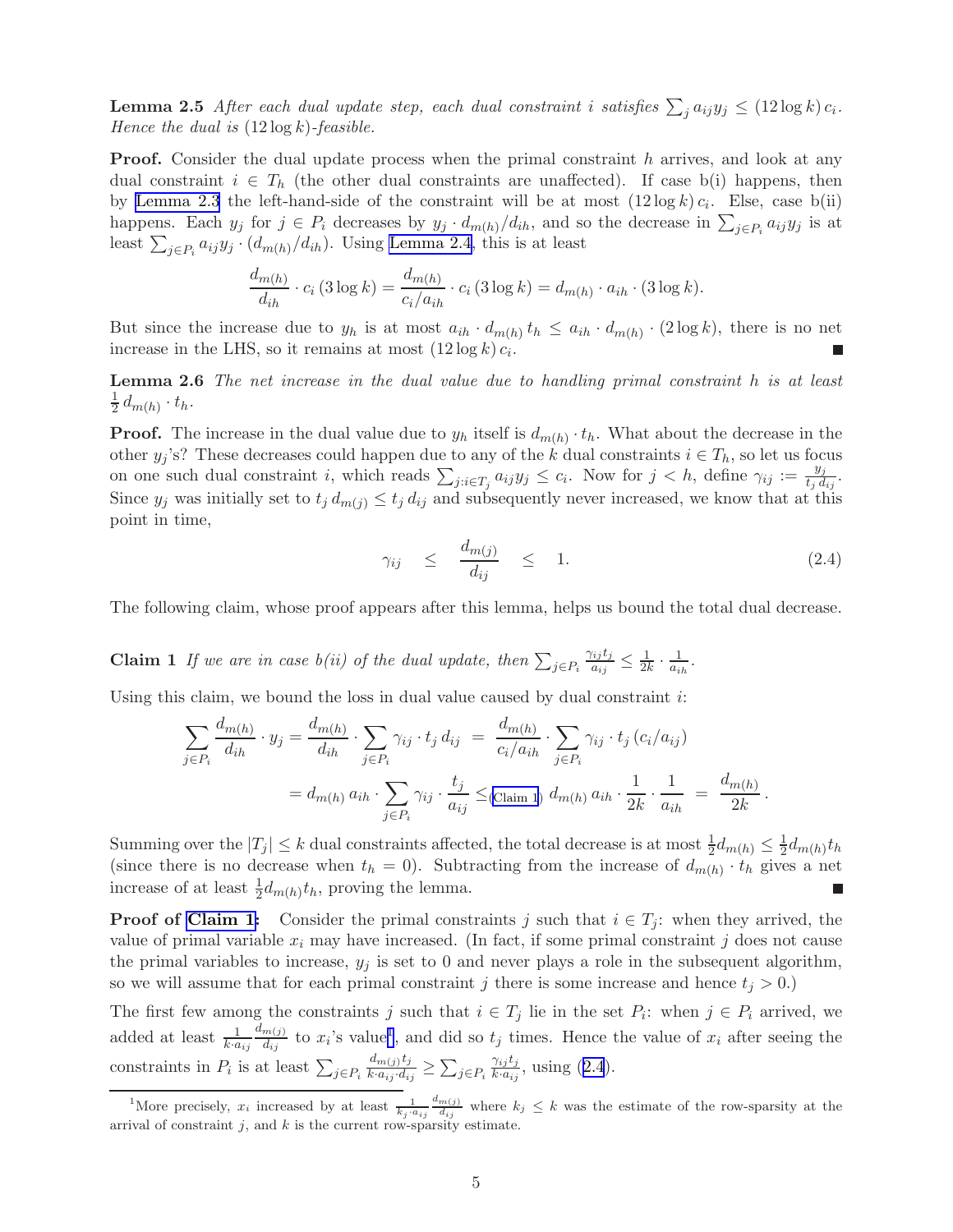If  $\chi_i$  is the value of  $x_i$  after seeing the constraints in  $P_i$ , and  $\chi'_i$  is its value after seeing the rest of the constraints in  $Q_i := (\{j \le h \mid i \in T_j\} \setminus P_i)$ . Then

$$
\frac{\chi'_i}{\chi_i} \ge \prod_{j \in Q_i} \left( 1 + \frac{d_{m(j)}}{d_{ij}} \right)^{t_j} \ge_{(2.4)} \prod_{j \in Q_i} (1 + \gamma_{ij})^{t_j} \ge_{(\gamma_{ij} \le 1)} e^{\frac{1}{2} \sum_{j \in Q_i} \gamma_{ij} t_j} \ge 2k^2.
$$
 (2.5)

The last inequality uses the fact that  $k \geq 2$ , and that:

$$
\sum_{j \in Q_i} \gamma_{ij} t_j = \sum_{j \in Q_i} y_j / d_{ij} = \sum_{j \in Q_i} \frac{y_j \cdot a_{ij}}{c_i} = \frac{1}{c_i} \left( \sum_{j < h} a_{ij} y_j - \sum_{j \in P_i} a_{ij} y_j \right) > 5 \log k,
$$

where the inequality is because we are in case b(ii) and  $\sum_{j \in P_i} a_{ij} y_j \leq (5 \log k) \cdot c_i$  by [Lemma 2.4.](#page-3-0)

Finally, when doing the primal/dual update steps for constraint h, the value of  $x_i$  just before this must have been  $\chi'_i < 1/a_{ih}$  (otherwise constraint h would have already been satisfied just by variable  $x_i$ ). And  $\chi_i$  is at least  $\sum_{j \in P_i}$  $\gamma_{ij}$ *t<sub>j</sub>*  $\frac{\gamma_{ij}t_j}{k \cdot a_{ij}}$ , by the first calculations. And  $\chi'_i/\chi_i \geq 2k^2$  by (2.5). Putting these together gives

$$
\sum_{j \in P_i} \frac{\gamma_{ij} t_j}{k \cdot a_{ij}} \le \frac{1}{2k^2} \cdot \frac{1}{a_{ih}},
$$

and hence the claim.

[Lemma 2.6](#page-4-0) and [Lemma 2.2](#page-3-0) imply that the dual increase is at least 1/4 the primal increase, and [Lemma 2.5](#page-4-0) implies we have an  $O(\log k)$ -feasible dual, implying the following theorem:

г

**Theorem 2.7** Algorithm I is an  $O(\log k)$ -competitive online algorithm for covering linear programs without upper-bound constraints, where  $k$  is the row-sparsity of the constraint matrix.

### 3 The Online Algorithm for CIPs

We now want to solve CLPs with variable upper bounds, en route to solving general CIPs of the form ([IP1\)](#page-0-0). However, it is well-known that when we have variable upper-bounds, the natural relaxation has a large integrality gap even with a single constraint.<sup>2</sup> Hence, Carr et al. [\[9\]](#page-13-0) suggested adding the knapsack cover (KC) inequalities—defined below—to reduce the integrality gap significantly. In this section, we first show how to extend Algorithm I to get an  $O(\log k)$ -competitive algorithm for the natural CLP relaxation (with upper bounds) where we also satisfy some suitable KC inequalities. Next, we round (in an online fashion) such a fractional solution to get a randomized  $O(\log \ell \cdot \log k)$ competitive online algorithm for general k-row-sparse and ℓ-column-sparse CIPs.

Knapsack Cover Inequalities. Given a CIP of the form([IP1](#page-0-0)), the KC-inequalities for a particular covering constraint  $\sum_{i\in[n]} a_{ij}x_i \geq 1$  are defined as follows: for any subset  $H \subseteq [n]$  of variables, the maximum possible contribution of the variables in H to the constraint is  $a_j(H) := \sum_{i \in H} a_{ij} u_i$ , and if  $a_j(H) < 1$  then at least a contribution of  $1 - a_j(H)$  must come from variables  $[n] \setminus H$ . Moreover, in any *integral solution*  $\mathbf{x}$ , since each positive variable  $x_i$  is at least one, we get the inequality:

$$
\sum_{i \in [n] \backslash H} \min\{a_{ij}, 1 - a_j(H)\} \cdot x_i \quad \geq \quad 1 - a_j(H) \tag{3.6}
$$

 $\sum_{i\in[n]} a_{ij}x_i \geq 1$ , we add this additional constraint to the LP, for each original constraint j and Since  $(3.6)$  is not be true for an arbitrary *fractional* solution satisfying

<sup>&</sup>lt;sup>2</sup>The trivial CIP min $\{x_1 \mid Mx_1 \geq 1\}$  has integrality gap M, no upper bounds needed. However, if we truncate the  $a_{i}$  is to be at most 1 (which is the right-hand-side value), and we have no upper bound constraints, this gap disappears. Introducing upper bounds brings back large integrality gaps, as the example  $\min\{x_1|x_1+(1-\epsilon)x_2\geq 1, x_2\leq 1\}$  shows, which has an integrality gap of  $1/\epsilon$ .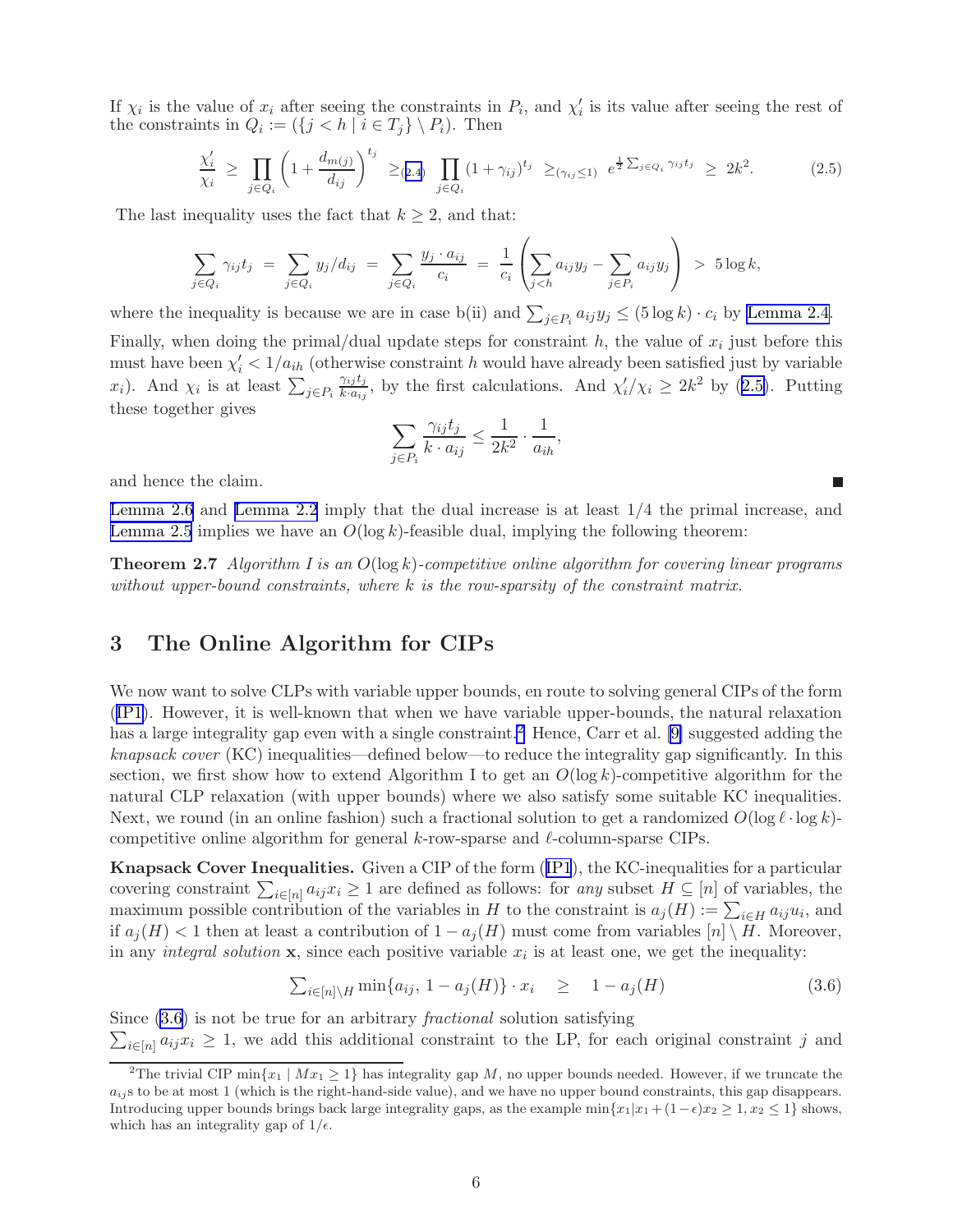<span id="page-6-0"></span> $H \subseteq [n]$  where  $a_i(H) < 1$ . There are exponentially many such KC-inequalities, and it is not known how to separate exactly over these in poly-time<sup>3</sup>. But as in previous works [\[9,](#page-13-0) [11,](#page-13-0) [5](#page-13-0)], the randomized rounding algorithm just needs us to enforce one specific KC-inequality for each constraint  $j$ —namely for the set  $H_j := \{i \in [n] \mid x_i \geq \tau \cdot u_i\}$  with some suitable threshold  $\tau > 0$ . We call this the "special" KC-inequality for constraint  $j$ .

#### 3.1 Fractional Solution with Upper Bounds and KC-inequalities

In extending Algorithm I from the previous section to also handle "box constraints" (those of the form  $0 \leq x_i \leq u_i$ , and the associated KC-inequalities, the high-level idea is to create a "wrapper" procedure around Algorithm I which ensures these new inequalities: when a constraint  $\sum_{i\in T_j} a_{ij}x_i \geq 1$  arrives, we start to apply the primal update step from Algorithm I. Now if some variable  $x_p$  gets "close" to its upper bound  $u_p$ , we could then consider setting  $x_p = u_p$ , and feeding the new inequality  $\sum_{i\in T_j\setminus p}a_{ij}x_i\geq 1-a_{pj}u_p$  (or rather, a knapsack cover version of it) to Algorithm I, and continuing. Implementing this idea needs a little more work. For the rest of the discussion,  $\tau \in (0, \frac{1}{2})$  $(\frac{1}{2})$  is a threshold fixed later.

Suppose we want a solution to:

$$
(IP) \ \min\left\{\sum_{i} c_i x_i \mid \sum_{i \in S_j} a_{ij} x_i \ge 1 \ \ \forall j \in [m], \ 0 \le x_i \le u_i, x_i \in \mathbb{Z} \ \ \forall i \in [n],\right\}
$$

where constraint j has  $|S_j| \leq k$  non-zero entries. The natural LP relaxation is:

$$
(P) \qquad \min \left\{ \sum_{i} c_i x_i \quad | \quad \sum_{i \in S_j} a_{ij} x_i \ge 1 \quad \forall j \in [m], \quad 0 \le x_i \le u_i \quad \forall i \in [n] \right\}
$$

Algorithm [3.1](#page-7-0) finds online a feasible fractional solution to this LP relaxation  $(P)$ , along with some additional KC-inequalities. This algorithm maintains a vector  $\mathbf{x} \in \mathbb{R}^n$  that need not be feasible for the covering constraints in  $(P)$ . However x implicitly defines the "real solution"  $\overline{\mathbf{x}} \in \mathbb{R}^n$  as follows:

$$
\overline{x}_i = \begin{cases} x_i & \text{if } x_i < \tau u_i \\ u_i & \text{otherwise} \end{cases}, \quad \forall i \in [n]
$$

Let  $\mathbf{x}^{(j)}$  and  $\overline{\mathbf{x}}^{(j)}$  denote the vectors immediately after the  $j^{th}$  constraint to  $(IP)$  has been satisfied.

**Theorem 3.1** [Algorithm 3.1,](#page-7-0) given the constraints of the CIP (IP) online, produces  $\bf{x}$  (and hence  $\overline{\mathbf{x}}$ ) satisfying the following:

- (i) The solution  $\bar{x}$  is feasible for  $(P)$ .
- (*ii*) The cost  $\sum_{i=1}^{n} c_i \cdot x_i = O(\log k) \cdot \mathsf{opt}_{IP}$ .
- (iii) For each  $j \in [m]$  let  $H_j = \{i \in [n] \mid x_i^{(j)} \geq \tau \cdot u_i\}$  and  $a_j(H_j) = \sum_{r \in H_j} a_{rj} u_r$ . Then the solution  $\mathbf{x}^{(j)}$  satisfies the KC-inequality corresponding to constraint j with the set  $H_j$ , i.e., if  $a_i(H_i) < 1$  then:

$$
\sum_{i \in S_j \setminus H_j} \min \{a_{ij}, 1 - a_j(H_j)\} \cdot x_i^{(j)} \geq 1 - a_j(H_j).
$$

Furthermore, the vectors  $x$  and  $\overline{x}$  are non-decreasing over time.

<sup>&</sup>lt;sup>3</sup>KC-inequalities can be separated in pseudo-polynomial time via a dynamic program for the knapsack problem.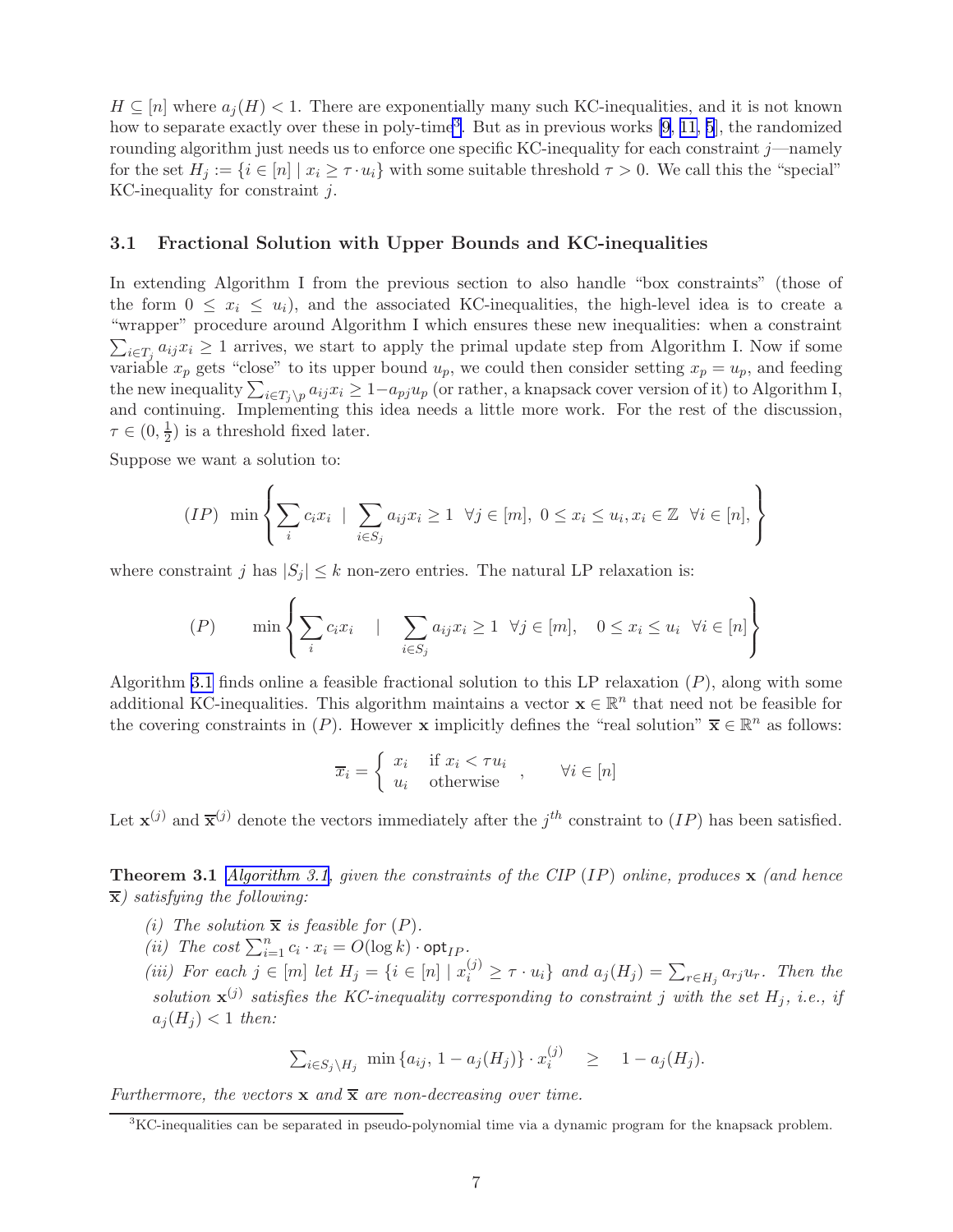<span id="page-7-0"></span>Again, the value of row-sparsity k is not required in advance—the algorithm just uses the current estimate as before.

The solution  $\bar{x}$  to  $(P)$  is constructed by solving the (related) covering LP without upper-bounds—the constraints here are defined by Algorithm 3.1.

$$
(P') \qquad \min \left\{ \sum_{i} c_i x_i \quad | \quad \sum_{i \in T_h} \alpha_{ih} x_i \ge 1 \quad \forall h \in [m'], \quad x_i \ge 0 \quad \forall i \in [n] \right\}
$$

At the beginning of the algorithm,  $h = 0$ . When the j<sup>th</sup> constraint for  $(IP)$ , namely  $\sum_{i \in S_j} a_{ij} x_i \geq 1$ , arrives online, the algorithm generates (potentially several) constraints for  $(P')$  based on it. [Claim 2](#page-8-0) shows these are all valid for  $(IP)$ , so the optimal solution to  $(P')$  is at most  $opt_{IP}$ .

Algorithm 3.1 Online covering with box constraints

When constraint j (i.e.,  $\sum_{i \in S_j} a_{ij} \cdot x_i \geq 1$ ) arrives for  $(P)$ ,

1: set  $h \leftarrow h + 1$ ,  $t_h \leftarrow 0$ ,  $F_j \leftarrow \{i \in S_j : x_i \geq \tau u_i\}$ ,  $T_h \leftarrow S_j \setminus F_j$ .

- 2: set  $b \leftarrow 1 \sum_{i \in F_j} a_{ij} u_i$ , and  $\alpha_{ih} \leftarrow \min \left\{1, \frac{a_{ij}}{b}\right\}$  $\{\psi_i\}, \forall i \in T_h$ , and  $\alpha_{ih} = 0, \forall i \notin T_h$ .
- 3: if  $b > 0$  then generate constraint  $\sum_{i \in T_h} \alpha_{ih} x_i \ge 1$  for  $(P')$  else **halt**. // If  $b \leq 0$  then constraint j to  $(P)$  satisfied
- 4: while  $\left(\sum_{i\in T_h}\alpha_{ih}\cdot x_i<1\right)$  do
- 5: // start primal-update process for  $h^{th}$  constraint  $(\sum_{i \in T_h} \alpha_{ih} \cdot x_i \ge 1)$  to  $(P')$ .
- 6: if  $T_h = \emptyset$ , return INFEASIBLE.
- 7: define  $d_{ih} := \frac{c_i}{\alpha_{ih}}$  for all  $i \in [n]$ , and  $d_{m(h)} := \min_i d_{ih} := \min_{i \in T_h} d_{ih}$ .
- 8: define  $\delta \leq 1$  to the maximum value in  $(0, 1]$  so that:

$$
\max_{i \in T_h} \left\{ \frac{1}{u_i} \left[ \left( 1 + \delta \cdot \frac{d_{m(h)}}{d_{ih}} \right) x_i^{old} + \frac{\delta}{k \cdot \alpha_{ih}} \frac{d_{m(h)}}{d_{ih}} \right] \right\} \leq \tau
$$

9: perform an update step for constraint h as:

$$
x_i^{new} \leftarrow \left(1 + \delta \cdot \frac{d_{m(h)}}{d_{ih}}\right) x_i^{old} + \frac{\delta}{k \cdot \alpha_{ih}} \frac{d_{m(h)}}{d_{ih}}, \qquad \forall i \in T_h.
$$

10: set  $t_h \leftarrow t_h + \delta$ .

11: let 
$$
F'_h \leftarrow \{i \in T_h : x_i = \tau u_i\}
$$
 and  $F_j \leftarrow F_j \bigcup F'_h$ .  $/\langle \overline{x}_i = u_i \iff i \in F_j$ .

12: if  $(F'_h \neq \emptyset)$  then

13: // constraint h to  $(P')$  is deemed to be satisfied and new constraint  $h + 1$  is generated.

14: set  $h \leftarrow h + 1$ ,  $t_h \leftarrow 0$ , and  $T_h \leftarrow S_j \setminus F_j$ .

15: set 
$$
b \leftarrow 1 - \sum_{i \in F_j} a_{ij} u_i
$$
,  $\alpha_{ih} = \min\left\{1, \frac{a_{ij}}{b}\right\}$ ,  $\forall i \in T_h$  and  $\alpha_{ih} = 0$ ,  $\forall i \notin T_h$ .

16: if  $b > 0$  generate constraint  $\sum_{i \in T_h} \alpha_{ih} x_i \ge 1$  for  $(P')$ ; else **halt**.

- // If  $b \leq 0$  then constraint j to  $(P)$  satisfied
- 17: end if
- 18: end while  $\frac{1}{2}$  constraint j to  $(P)$  is now satisfied.

Clearly  $\overline{\mathbf{x}} \in [0, \mathbf{u}]$ ; it is feasible for  $(P)$  because (a) we increase variables until the condition in line 4 is satisfied, and (b) if h denotes the current constraint to  $(P')$  at any point in the while-loop, the following invariant holds:

Solution X satisfies constraint h to 
$$
(P')
$$
, i.e.  $\sum_i \alpha_{ih} \cdot X_i \ge 1$ ,  
\n $\implies \overline{X}$  satisfies constraint j to  $(P)$ , i.e.  $\sum_i a_{ij} \cdot \overline{X}_i \ge 1$ .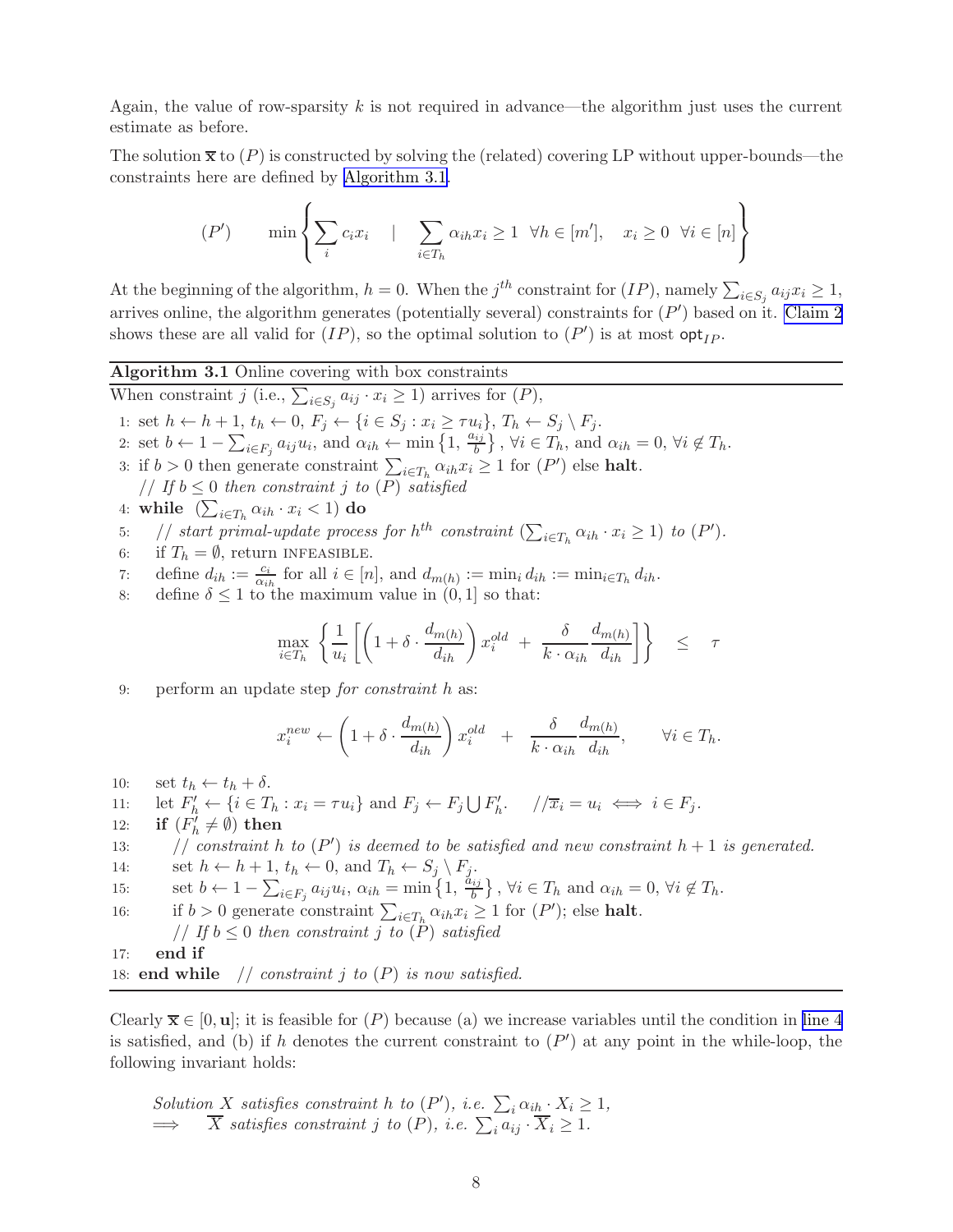<span id="page-8-0"></span>By construction **x** and  $\overline{x}$  are non-decreasing over the run of the algorithm. Finally, for property (iii), note that the condition of the while loop captures this very KC inequality since  $T_h = \{i \in S_j : x_i \leq \emptyset\}$  $\tau \cdot u_i$  at all times.

To show property (ii), we use a primal-dual analysis as in Section [2](#page-2-0): we will show how to maintain an  $O(\log k)$ -feasible dual y for  $(P')$ , so that  $\mathbf{c} \cdot \mathbf{x}$  is at most  $O(1)$  times the dual objective  $\sum_{h \in [m']} y_h$ . This means  $\mathbf{c} \cdot \mathbf{x} \le O(\log k)$  opt<sub>IP</sub>  $\le O(\log k) \cdot \mathsf{opt}_{IP}$ , with the last inequality following from Claim 2 below.

**Claim 2** The optimal value for the LP  $(P')$  is at most  $opt_{IP}$ , the optimum integer solution to  $(IP)$ .

**Proof.** We claim that every inequality in  $(P')$  can be obtained as a KC-inequality generated for (IP). Indeed, consider the  $h^{th}$  constraint  $\sum_{i\in T_h} \alpha_{ih} x_i \geq 1$  added to  $(P')$ , say due to the  $j^{th}$ constraint  $\sum_{i \in S_j} a_{ij} \cdot x_i \geq 1$  of  $(IP)$ . Here  $T_h = S_j \setminus F_j$  for some  $F_j \subseteq S_j$ , and  $\alpha_{ih} = \min\left\{1, \frac{a_{ij}}{b}\right\}$  $\frac{ij}{b}$ for  $i \in T_h$  with  $b = 1 - \sum_{r \in F_j} a_{rj} \cdot u_r > 0$ . In other words, the  $h^{th}$  constraint to  $(P')$  reads

$$
\sum_{i \in S_j \setminus F_j} \min \left\{ 1 - \sum_{r \in F_j} a_{rj} \cdot u_r, a_{ij} \right\} \cdot x_i \geq 1 - \sum_{r \in F_j} a_{rj} \cdot u_r,
$$

which is the KC-inequality from the  $j<sup>th</sup>$  constraint of  $(IP)$  with fixed set  $F_j$ . Now since all KCinequalities are valid for any integral solution to  $(IP)$ , the original claim follows.

Now to show how to maintain the approximate dual solution for  $(P')$ , and bound the cost of the primal update in terms of this dual cost. The dual of  $(P')$  is:

$$
(D') \quad \max \left\{ \sum_{h=1}^{m'} y_h \quad | \quad \sum_{h:i \in T_h} \alpha_{ih} \cdot y_h \le c_i \quad \forall i \in [n], \quad y_h \ge 0 \quad \forall j \in [m'] \right\}
$$

The dual update process is similar to that in [Section 2](#page-2-0). When constraint h to  $(P')$  is deemed satisfied in [line 13,](#page-7-0) update dual  $y$  as follows:

Let  $d_{ih}, d_{m(h)}, t_h$  be as defined in [Algorithm 3.1](#page-7-0).

- (a) Set  $y_h \leftarrow d_{m(h)} \cdot t_h$ .
- (b) For each dual constraint i s.t.  $i \in T_h$  (i.e.,  $\sum_{l:i \in T_l} \alpha_{il} y_l \leq c_i$ ), do the following:
	- (i) If  $\sum_{l \leq h} \alpha_{il} y_l \leq (10 \log k) c_i$ , do nothing; else
	- (ii) Let  $k_i < h$  be the largest index such that  $\sum_{l \leq k_i} \alpha_{il} y_l \leq (5 \log k) c_i$ ; let  $P_i =$  $\{l \leq k_i \mid i \in T_l\}$  be the indices of these first few dual variables active in dual constraint *i*. For all  $l \in P_i$ , set

$$
y_l^{new} \leftarrow \left(1 - \min\{1, t_h\} \cdot \frac{d_{m(h)}}{d_{ih}}\right) \cdot y_l^{old}.
$$

The only difference from Section [2](#page-2-0) is to change  $\left(1 - \frac{d_{m(h)}}{d_{ih}}\right)$  to

 $\left(1-\min\{1,t_h\}\frac{d_{m(h)}}{d_{ih}}\right);$  this is because maintaining  $x_i \leq \tau u_i$  required us to be cautious and introduce the damping factor of  $\delta \in (0,1]$  in the primal update, hence  $t_h$  could be much smaller than one. Here too, each  $y_h$  starts off at  $d_{m(j)}t_h$ , and only decreases thereafter. Similar to [Lemmas 2.1](#page-2-0) and [2.2](#page-3-0), we get:

**Lemma 3.2** For any constraint h to  $(P')$ , the value  $t_h \leq 2 \log k$ .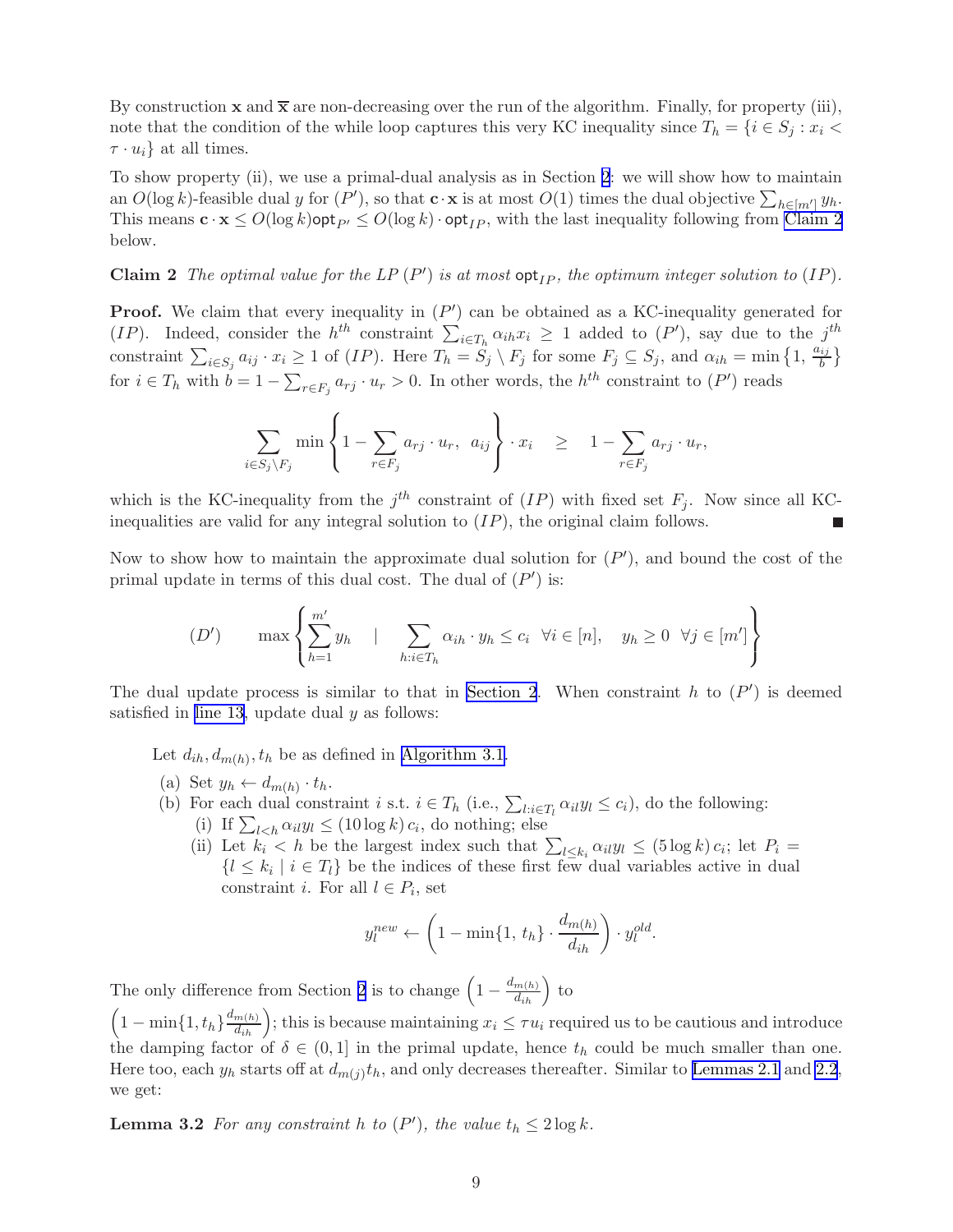**Proof.** (Sketch) Each time  $t_h$  increases by 1, the process behaves as before, so if we perform a primal increase step then  $t_h$  is an integer strictly less than  $2 \log k$  (itself an integer since we assumed k is a power of 2). Also, the first time that  $t<sub>h</sub>$  increases by  $\delta < 1$ , the algorithm adds at least one variable to  $F'_{h}$ , fixes  $t_{h}$  and moves on to a new constraint  $h + 1$ . П

In the rest of the proof, we omit details that are repeated from Section [2](#page-2-0), and only point out differences, if any.

**Lemma 3.3** The total increase in  $\sum_{i \in [n]} c_i \cdot x_i$  due to updates for constraint h is at most  $2 t_h d_{m(h)}$ .

**Lemma 3.4** In the dual update for constraint h to  $(P')$ , variable  $y_h$  increases the left-hand-side of each dual constraint i by  $\alpha_{ih} \cdot d_{m(h)} \cdot t_h \leq (2 \log k) \cdot c_i$ .

**Lemma 3.5** If the dual update for constraint h to  $(P')$  reaches step  $b(ii)$ , then  $k_i$  is well-defined and the set  $P_i$  is non-empty; moreover,  $\frac{\sum_{l \in P_i} \alpha_{il} y_l}{c_i \log k}$  $\frac{\sum_{i \in P_i} \sum_{i} g_i}{c_i \log k} \in [3 \dots 5].$ 

 $\sum_{l} \alpha_{il} y_l \leq (12 \log k) c_i.$ **Lemma 3.6** After each dual update step, the dual is  $(12 \log k)$ -feasible; i.e. each dual constraint

**Proof.** As in the proof of [Lemma 2.5](#page-4-0), consider the update due to constraint h to  $(P')$  and the  $i^{th}$  dual constraint for some  $i \in T_h$ . If we are in case b(i), Lemma 3.4 implies that  $\sum_l \alpha_{il} y_l \leq$  $(10\log k)c_i + (2\log k)c_i$ . For case b(ii), the decrease in the left-hand-side  $\sum_{l\in P_i} \alpha_{il}y_l$  of constraint *i* is at least  $\min\{1, t_h\} \cdot \sum_{l \in P_i} \alpha_{il} y_l \cdot (d_{m(h)}/d_{ih})$ . By Lemma 3.5 the sum  $\sum_{l \in P_i} \alpha_{il} y_l \ge c_i (3 \log k)$ and hence the reduction in the left-hand-side of dual constraint  $i$  is at least

$$
\min\{3\log k,\,t_h\}\cdot\frac{d_{m(h)}}{d_{ih}}\cdot c_i = d_{m(h)}\cdot\alpha_{ih}\cdot\min\{3\log k,\,t_h\} \geq d_{m(h)}\cdot\alpha_{ih}\cdot t_h.
$$

The inequality uses [Lemma 3.2](#page-8-0). Combined with Lemma 3.4 it follows that there is no net increase in the left-hand-side. Hence we can maintain the invariant that it is at most  $(12 \log k) c_i$ .

**Lemma 3.7** The net increase in dual value due to handling constraint h to  $(P')$  is at least  $\frac{1}{2} d_{m(h)}$ .  $t_h$ .

**Proof.** The increase in the dual value due to  $y_h$  is  $d_{m(h)} \cdot t_h$ . As in [Lemma 2.6,](#page-4-0) let us bound the decrease in the other  $y_i$ 's. Consider any of the k dual constraints  $i \in T_h$ . Again define  $\gamma_{il} := \frac{y_l}{t_l}$  $t_l d_{il}$ for  $l < h$ ; since  $y_l$  started off at  $t_l \cdot d_{m(l)}$  and never increased, we have  $\gamma_{il} \leq d_{m(l)}/d_{il} \leq 1$ . Again, as in [Claim 1:](#page-4-0)

**Claim 3** If we are in case b(ii) of the dual update, then  $\sum_{l \in P_i} \frac{\gamma_{il} t_l}{\alpha_{il}}$  $\frac{\gamma_{il}t_l}{\alpha_{il}} \leq \frac{1}{2k}$  $\frac{1}{2k}\cdot\frac{1}{\alpha_i}$  $\frac{1}{\alpha_{ih}}$ .

Using calculations as in [Lemma 2.6,](#page-4-0) the decrease in dual objective due to dual constraint  $i$  is:

$$
\min\{1, t_h\} \cdot \sum_{l \in P_i} \frac{d_{m(h)}}{d_{ih}} \cdot y_l \leq \frac{1}{2k} d_{m(h)} \cdot \min\{1, t_h\} \leq \frac{1}{2k} d_{m(h)} \cdot t_h.
$$

Since there are  $|T_h| \leq k$  dual constraints we have to consider, the total decrease is at most  $\frac{1}{2}d_{m(h)}t_h$ . Subtracting this from the total increase of  $d_{m(h)} \cdot t_h$  gives the lemma.

Comparing Lemma 3.7 with Lemma 3.3, while handling the  $h^{th}$  constraint in  $(P')$  the increase in the dual objective function is at least  $1/4$  of the increase in the primal objective function  $\mathbf{c} \cdot \mathbf{x}$ . And Lemma 3.6 tells us that y is an  $O(\log k)$ -feasible dual to  $(P')$ . Hence:

 $\mathbf{c} \cdot \mathbf{x} \leq 4(\mathbf{1} \cdot \mathbf{y}) \leq_{weak\ duality} O(\log k) \cdot \mathsf{opt}_{P'} \leq_{Claim\ 2} O(\log k) \cdot \mathsf{opt}_{IP}.$  $\mathbf{c} \cdot \mathbf{x} \leq 4(\mathbf{1} \cdot \mathbf{y}) \leq_{weak\ duality} O(\log k) \cdot \mathsf{opt}_{P'} \leq_{Claim\ 2} O(\log k) \cdot \mathsf{opt}_{IP}.$  $\mathbf{c} \cdot \mathbf{x} \leq 4(\mathbf{1} \cdot \mathbf{y}) \leq_{weak\ duality} O(\log k) \cdot \mathsf{opt}_{P'} \leq_{Claim\ 2} O(\log k) \cdot \mathsf{opt}_{IP}.$ 

This completes the proof of property (iii) in [Theorem 3.1](#page-6-0).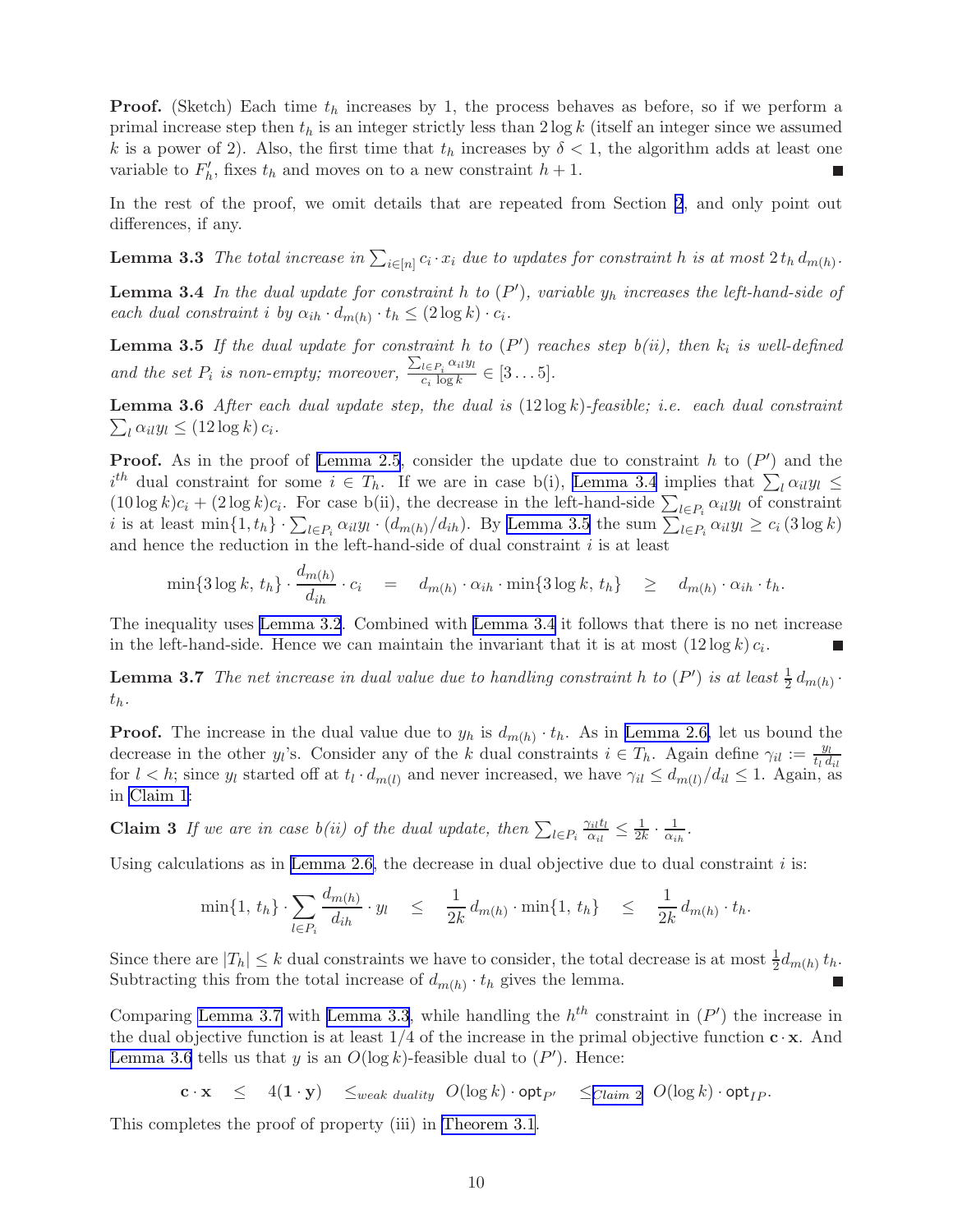#### <span id="page-10-0"></span>3.2 Online Rounding

We now complete the algorithm for CIPs by showing how to round the online fractional solution generated by [Theorem 3.1](#page-6-0) also in an online fashion. This rounding algorithm also does randomized rounding on the incremental change like in [\[1\]](#page-12-0), but to get a loss of  $O(\log \ell)$  instead  $O(\log m)$ , we use themethod of randomized rounding with alterations [[3](#page-12-0), [16](#page-13-0)]. Recall  $\ell \leq m$  is the column-sparsity of the constraint matrix  $A$ —the maximum number of constraints any variable  $x_i$  participates in. (The  $O(\log \ell)$  bound for offline CIPs given by [\[17](#page-13-0), [11\]](#page-13-0) uses a derandomization of the Lovász Local Lemma via pessimistic estimators, and is not applicable in the online setting.)

Given that the constraints of a CIP arrive online, we run [Algorithm 3.1](#page-7-0) to maintain vectors  $\bf{x}$  and  $\bar{x}$  with properties guaranteed by [Theorem 3.1](#page-6-0). For this section, we set the threshold  $\tau$  to  $\frac{1}{8} \cdot \frac{1}{\log \ell}$ . Before any constraints arrive, pick a uniformly random value  $\rho_i \in [0, 1]$  for each variable  $i \in [n]$  this is the only randomness used by the algorithm. We will maintain an integer solution  $\mathbf{X} \in \mathbb{Z}_{\geq 0}^n$ ; again let  $X^{(j)}$  denote this solution right after primal constraint j has been satisfied. We start off with  $\mathbf{X}^{(0)} = \mathbf{0}$ . When the j<sup>th</sup> constraint arrives and the (fractional)  $x_i$  values have been increased in response to this constraint, we do the following.

1. Define the "rounded unaltered" solution:

$$
Z_i = \begin{cases} 0 & \text{if } x_i < \tau \rho_i \\ \lceil x_i / \tau \rceil & \text{if } \tau \rho_i \le x_i < \tau u_i \\ u_i & \text{if } x_i \ge \tau u_i \end{cases}, \quad \forall i \in [n].
$$

2. Maintain monotonicity. Define:

$$
X_i^{new} = \max\{X_i^{(j-1)}, Z_i\}, \quad \forall i \in [n].
$$

Observe that this rounding ensures that  $X_i \in \{0, 1, \ldots, u_i\}$  for all  $i \in [n]$ .

3. Perform potential alterations. If we are unlucky and the arriving constraint  $j$  is not satisfied by  $\mathbf{X}^{new}$ , we increase  $\mathbf{X}^{new}$  to cover this constraint j as follows. Let  $H_j := \{i \in [n] \mid x_i^{(j)} \geq \tau \cdot u_i\}$ be the frozen variables in the fractional solution; note that  $Z_i = u_i$  for all  $i \in H_j$ , so these variables cannot be increased. Recall that  $a_j(H_j) := \sum_{r \in H_j} a_{rj} \cdot u_r$ . Since constraint j is not satisfied,  $a_j(H_j) < 1$  and the algorithm performs the following alteration for constraint j. Consider the residual constraint on variables  $[n] \setminus H_j$  after applying the KC-inequality on  $H_j$ , i.e.

$$
\sum_{i\in[n]\setminus H_j} \min\{a_{ij}, 1-a_j(H_j)\} \cdot w_i \geq 1-a_j(H_j).
$$

Set  $\overline{a}_{ij} = \min\left\{1, \frac{a_{ij}}{1 - a_i}\right\}$  $\left\{\frac{a_{ij}}{1-a_j(H_j)}\right\}$  for all  $i \in [n] \setminus H_j$ . Consider the following covering knapsack problem:

$$
\min \sum_{i \in [n] \setminus H_j} c_i \cdot w_i \qquad (IP_K)
$$
\n
$$
\text{subject to: } \sum_{i \in [n] \setminus H_j} \overline{a}_{ij} \cdot w_i \ge 1
$$
\n
$$
0 \le w_i \le u_i, \qquad \forall i \in [n] \setminus H_j
$$
\n
$$
w_i \in \mathbb{Z}, \qquad \forall i \in [n] \setminus H_j
$$

Note that there is only one covering constraint in this problem. Let  $W$  denote an approximately optimal integral solution obtained by the natural greedy algorithm. It is clear that  $W$ satisfies the residual constraint j on variables  $[n] \setminus H_j$ . Define  $\mathbf{X}^{(j)}$  as follows.

$$
X_i^{(j)} = \begin{cases} X_i^{new} & \text{for } i \in H_i \\ \max \{ X_i^{new}, W_i \} & \text{for } i \in [n] \setminus H_j \end{cases}
$$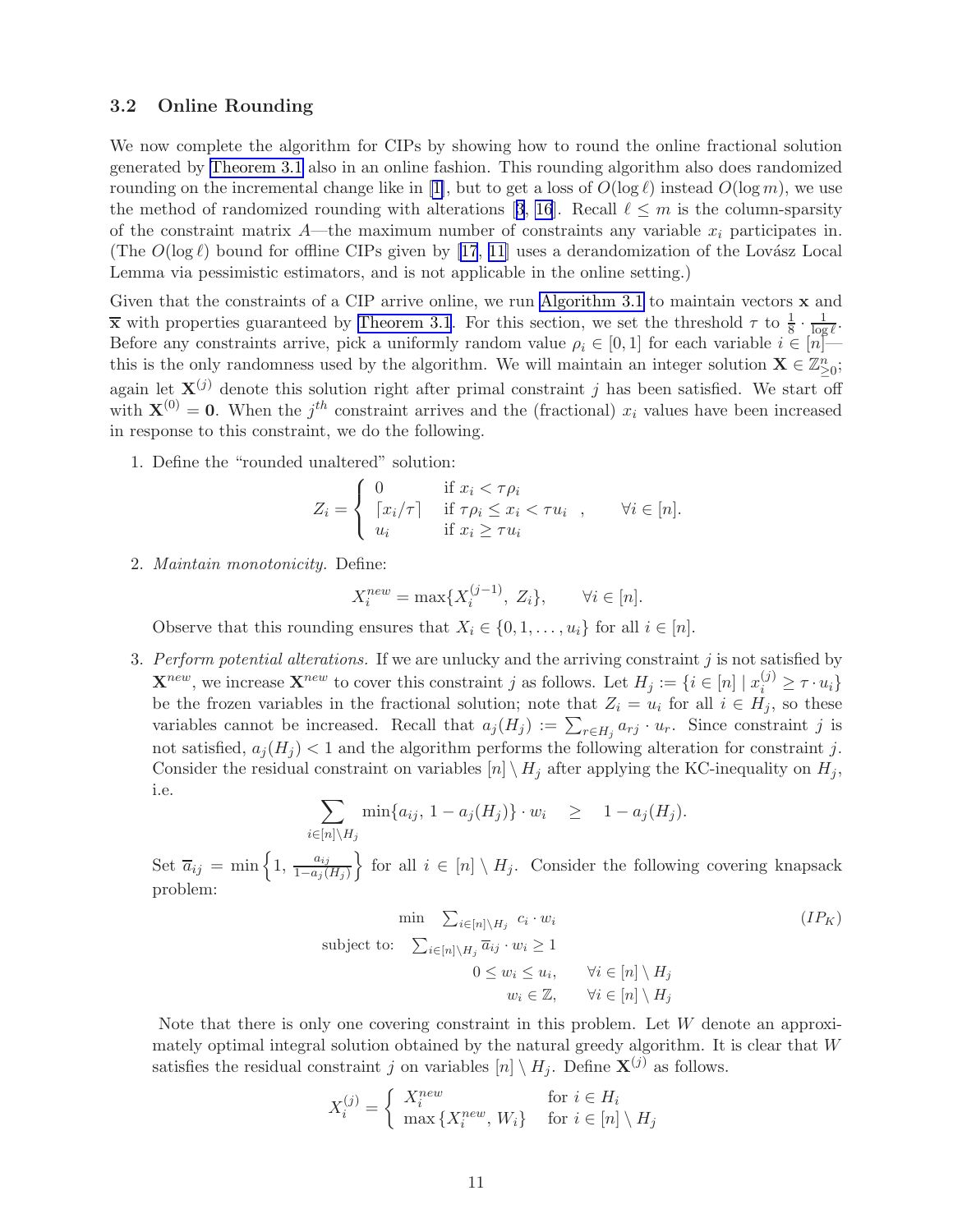This completes the description of the algorithm. By construction, it outputs a feasible integral solution to the constraints so far, so it remains to bound its expected cost.

**Remark:** This algorithm does not require knowledge of the final column-sparsity  $\ell$  in advance. At each step, we use the current value of  $\ell$ . Notice that this only affects  $\tau$  and the definition of **Z**. However, for fixed values of  $x_i$  and  $\rho_i$  (any  $i \in [n]$ ) the value of  $Z_i$  is non-decreasing with  $\ell$ : so vector  $Z$  is monotone over time (since  $\ell$  is non-decreasing). We also require a slightly more general version of [Theorem 3.1](#page-6-0) where we have multiple thresholds  $\tau_1 \leq \tau_2 \leq \cdots \leq \tau_m$  and replace  $\tau$  by  $\tau_j$ in condition (iii). This extension is straightforward and details are omitted.

**Cost of Z.** Consider the rounding algorithm immediately after all  $m$  constraints have been satisfied. If  $x_i/\tau \in [0,1]$ , then  $\mathbb{E}[Z_i] = \Pr[\rho_i \leq x_i/\tau] = x_i/\tau$ ; if  $x_i/\tau \geq 1$ , then  $Z_i \leq [x_i/\tau] \leq 2x_i/\tau$  with probability 1. Hence:

$$
\mathbb{E}\left[\sum_{i=1}^n c_i \cdot Z_i\right] \leq (2/\tau) \sum c_i x_i = O(\log k \cdot \log \ell) \cdot \mathsf{opt}_{IP},
$$

where we use  $1/\tau = O(\log \ell)$ , and [Theorem 3.1\(](#page-6-0)ii) to bound  $\sum_i c_i x_i$ .

Cost of  $X - Z$ . To account for  $X - Z$ , we need to bound the expected cost of any alterations. In the sequel, let  $\ell_j$ ,  $k_j$  and  $\tau_j$  denote the respective values of  $\ell$ ,  $k$  and  $\tau$  at the arrival of constraint j. When  $j$  is clear from context we will drop the subscript.

Recall that  $H_j := \{i \in [n] \mid x_i^{(j)} \geq \tau_j \cdot u_i\}$  are the frozen variables in the fractional solution after handling constraint j, and note  $Z_i = u_i$  for  $i \in H_j$ . Define  $A_j := \{i \in [n] \mid x_i^{(j)} < \tau_j\}$ . Note that the randomness only plays a role in the values of  $\{Z_i \mid i \in A_j\}$ , since all variables in  $[n] \setminus A_j$ deterministically are set to  $Z_i = \min \left\{ \lceil x_i^{(j)} \rceil \right\}$  $\binom{(j)}{i}$ ,  $\tau_j$ ,  $u_i$ , Let  $\mathcal{E}_j$  denote the event that an alteration was performed for constraint j. The event  $\mathcal{E}_j$  occurs exactly when  $\sum_{i\in[n]} a_{ij} \cdot X_i^{new} < 1$ . Since variables  $r \in H_j$  have  $X_r^{new} = Z_r = u_r$  with probability 1, event  $\mathcal{E}_j$  is the same as  $a_j(H_j) < 1$  (which is a deterministic condition) and  $\sum_{i \in [n] \setminus H_j} a_{ij} \cdot X_i^{new} < 1 - a_j(H_j)$ .

**Lemma 3.8** The probability of an alteration for constraint j is  $Pr[\mathcal{E}_j] \leq \frac{1}{\ell_j^2}$ .

**Proof.** Let  $b = 1 - a_j(H_j)$ , for  $\mathcal{E}_j$  to occur we have  $b > 0$ . Set  $\overline{a}_{ij} = \min\{a_{ij}/b, 1\}$  for  $i \in [n] \setminus H_j$ . Now since  $\mathbf{Z} \leq \mathbf{X}$  and both are integer-valued,  $Pr[\mathcal{E}_j]$ 

$$
= \Pr\left[\sum_{i \in [n] \setminus H_j} a_{ij} \cdot X_i^{new} < b\right] \le \Pr\left[\sum_{i \in [n] \setminus H_j} a_{ij} \cdot Z_i < b\right] = \Pr\left[\sum_{i \in [n] \setminus H_j} \overline{a}_{ij} \cdot Z_i < 1\right].
$$

[Theorem 3.1](#page-6-0)(iii) guarantees that  $\sum_{i\in[n]\setminus H_j} \overline{a}_{ij} \cdot x_i^{(j)} \geq 1$ . Among  $i \in [n] \setminus H_j$ ,

- $Z_i = \lceil x_i^{(j)} \rceil$  $\binom{U}{i}$  deterministically for  $i \in [n] \setminus (H_j \cup A_j)$ , and
- $Z_i \in \{0, 1\}$  with  $\mathbb{E}[Z_i] = x_i^{(j)}$  $i^{(j)}/\tau$  independently for  $i \in A_j$ .

So  $\mathbb{E}\left[\sum_{i\in[n]\setminus H_j} \overline{a}_{ij} \cdot Z_i\right] \geq \frac{1}{\tau}$ . Now Chernoff bound implies for a collection of [0, 1]-valued independent random variables, that the probability of their sum being less than  $\tau = 1/(8 \log l_i)$  times their expectation is at most  $1/\ell_j^2$ .

**Lemma 3.9** Conditioned on  $\mathcal{E}_j$ , the cost of incrementing  $\mathbf{X}^{new}$  to  $\mathbf{X}^{(j)}$  is at most 36  $\sum_{i \in S_j} c_i \cdot x_i^{(j)}$  $\binom{J}{i}$ ; here  $S_j \subseteq [n]$  are the non-zero columns in constraint j.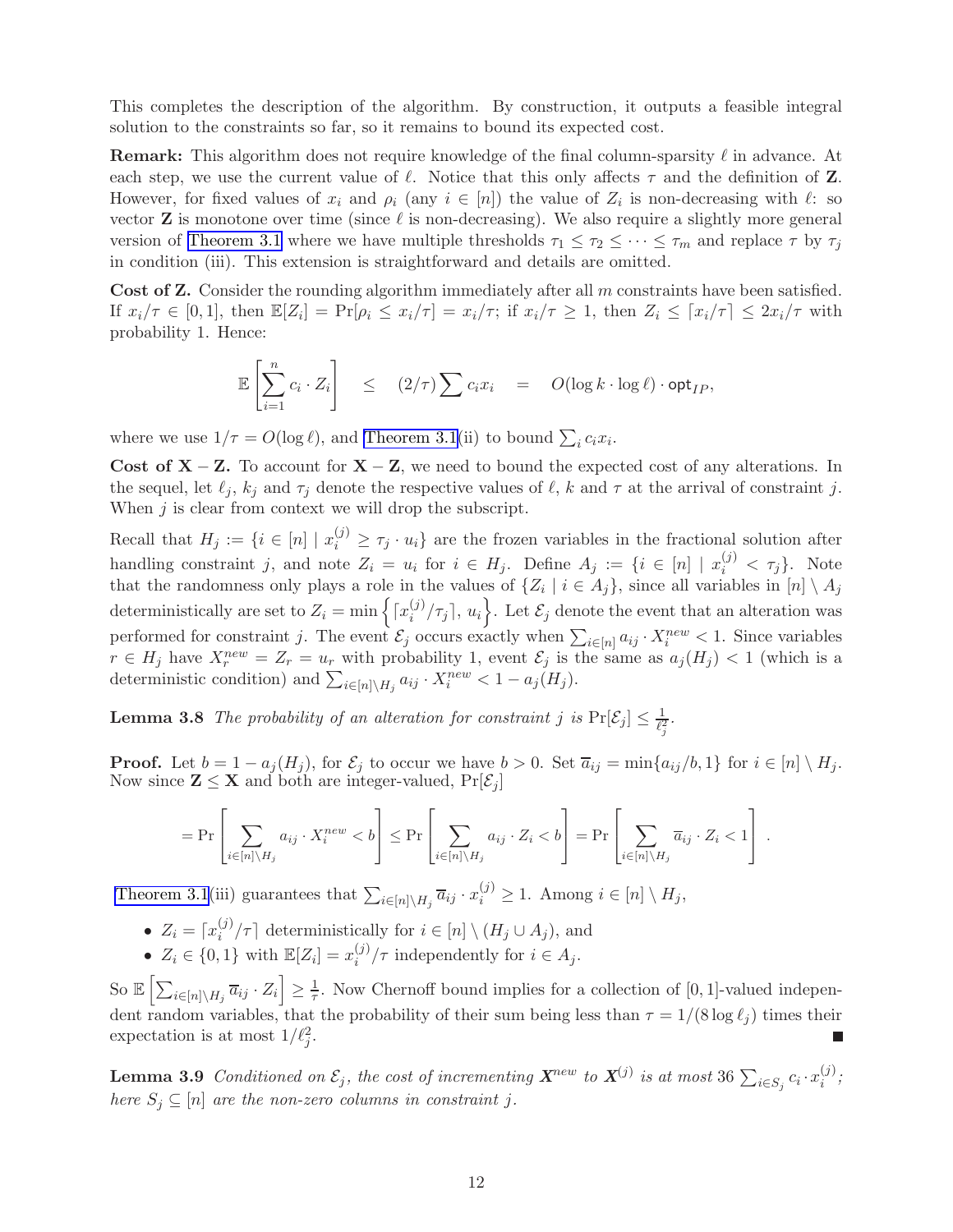<span id="page-12-0"></span>**Proof.** The fractional solution  $\mathbf{x}^{(j)}$  satisfies the KC inequality for set  $H_j$ , by [Theorem 3.1](#page-6-0)(iv). In particular, setting  $w'_i = x_i^{(j)}$ <sup>(*j*)</sup> for  $i \in S_j \setminus H_j$  (and zero otherwise) gives a feasible *fractional* solution to the LP relaxation of the covering knapsack subproblem  $(IP_K)$  $(IP_K)$  $(IP_K)$ . It suffices to show that the greedy integral solution W to  $(IP_K)$  $(IP_K)$  $(IP_K)$  costs  $36\sum_{i\in S_j}c_i\cdot w'_i$ . It is crucial that  $w'_i \leq \tau \cdot u_i < u_i/2$  for all  $i \in [n] \setminus H_i$ , as in general the integrality gap due to relaxing  $(IP_K)$  $(IP_K)$  $(IP_K)$  is unbounded.

The greedy algorithm orders columns  $i \in [n] \setminus H_j$  in non-decreasing  $c_i/\overline{a}_{ij}$  order, and increases  $W_i$ variables integrally (up to their  $u_i$ s) until  $\sum_i \overline{a}_{ij} \cdot W_i \ge 1$ . Since all  $\overline{a}_{ij} \le 1$ , it is easy to show that this algorithm achieves a 2-approximation for covering knapsack  $(IP_K)$  $(IP_K)$  $(IP_K)$ .

To complete the proof, we show the optimal integral solution to  $(IP_K)$  $(IP_K)$  $(IP_K)$  costs at most  $18\sum_{i\in S_j}c_i\cdot w_i'$ : we give a rounding algorithm to obtain an integral solution  $W'$  from  $w'$  with only a factor 18 increase in cost. Set  $W'_i \sim \text{Binom}(u_i, 2w'_i/u_i)$  for all  $i \in [n] \setminus H_j$ —this definition is valid since  $w'_i \leq u_i/2$ . Clearly W' always satisfies the upper bounds  $u_i$  and has expected cost  $2 \text{c·w'}$ . Moreover, each  $W'_i$  is a binomial r.v. and  $\overline{a}_{ij} \leq 1$ , so  $\sum_i \overline{a}_{ij} \cdot W'_i$  can be viewed as a sum of independent [0, 1]-valued random variables. The expectation  $\mathbb{E}[\sum_i \overline{a}_{ij} \cdot W'_i] \geq 2$ , so a Chernoff bound gives  $\Pr[\sum_i \overline{a}_{ij} \cdot W'_i < 1] \leq$ 8/9. Using Markov's inequality,  $Pr[\mathbf{c} \cdot \mathbf{W'} > 18 \mathbf{c} \cdot \mathbf{w'}] < 1/9$ . So with positive probability,  $W'$ satisfies  $(IP_K)$  $(IP_K)$  $(IP_K)$  and costs at most 18 c · w', showing that  $Opt/IP_K$  is at most this cost.

Thus the total expected cost of alterations after m constraints is:

$$
\sum_{j=1}^{m} \Pr[\mathcal{E}_{j}] \cdot 36 \sum_{i \in S_{j}} c_{i} \cdot x_{i}^{(j)} \le 36 \sum_{j=1}^{m} \frac{1}{\ell_{j}^{2}} \cdot \sum_{i \in S_{j}} c_{i} \cdot x_{i}^{(j)} \le 36 \sum_{i=1}^{n} c_{i} \cdot x_{i}^{(m)} \left( \sum_{j:i \in S_{j}} \frac{1}{\ell_{j}^{2}} \right)
$$
  

$$
\le 36 \sum_{i=1}^{n} c_{i} \cdot x_{i}^{(m)} \left( \frac{1}{1^{2}} + \frac{1}{2^{2}} + \dots + \frac{1}{\ell_{j}^{2}} \right) \le 9\pi^{2} \sum_{i=1}^{n} c_{i} \cdot x_{i}^{(m)}.
$$

The second inequality uses the monotonicity of the fractional solution x, and the third inequality uses that for any  $i \in [n]$ , the value  $\ell_j$  is at least q upon arrival of the  $q^{th}$  constraint containing variable i.

Combining the expected cost of  $O(c \cdot x)$  for the alterations with the expected cost of  $O(\log \ell) \cdot (c \cdot x)$ for the initial rounding, and [Theorem 3.1\(](#page-6-0)ii), we get the main result for this section:

**Theorem 3.10** There is an  $O(\log k \cdot \log \ell)$ -competitive randomized online algorithm for covering integer programs with row-sparsity k and column-sparsity  $\ell$ .

Again, we note that the algorithm does not assume knowledge of the eventual k or  $\ell$  values; it works with the current values after each constraint. Furthermore, the algorithm clearly does not need the entire cost function in advance: it suffices to know the cost coefficient  $c_i$  of each variable i at the arrival time of the first constraint that contains i.

#### References

- [1] Noga Alon, Baruch Awerbuch, Yossi Azar, Niv Buchbinder, and Joseph (Seffi) Naor. The online set cover problem. In STOC, pages 100–105, 2003.
- [2] Noga Alon, Baruch Awerbuch, Yossi Azar, Niv Buchbinder, and Joseph (Seffi) Naor. A general approach to online network optimization problems.  $ACM$  Trans. Algorithms, 2(4):640–660, 2006.
- [3] Noga Alon and Joel Spencer. The Probabilistic Method. Wiley-Interscience, New York, 2008.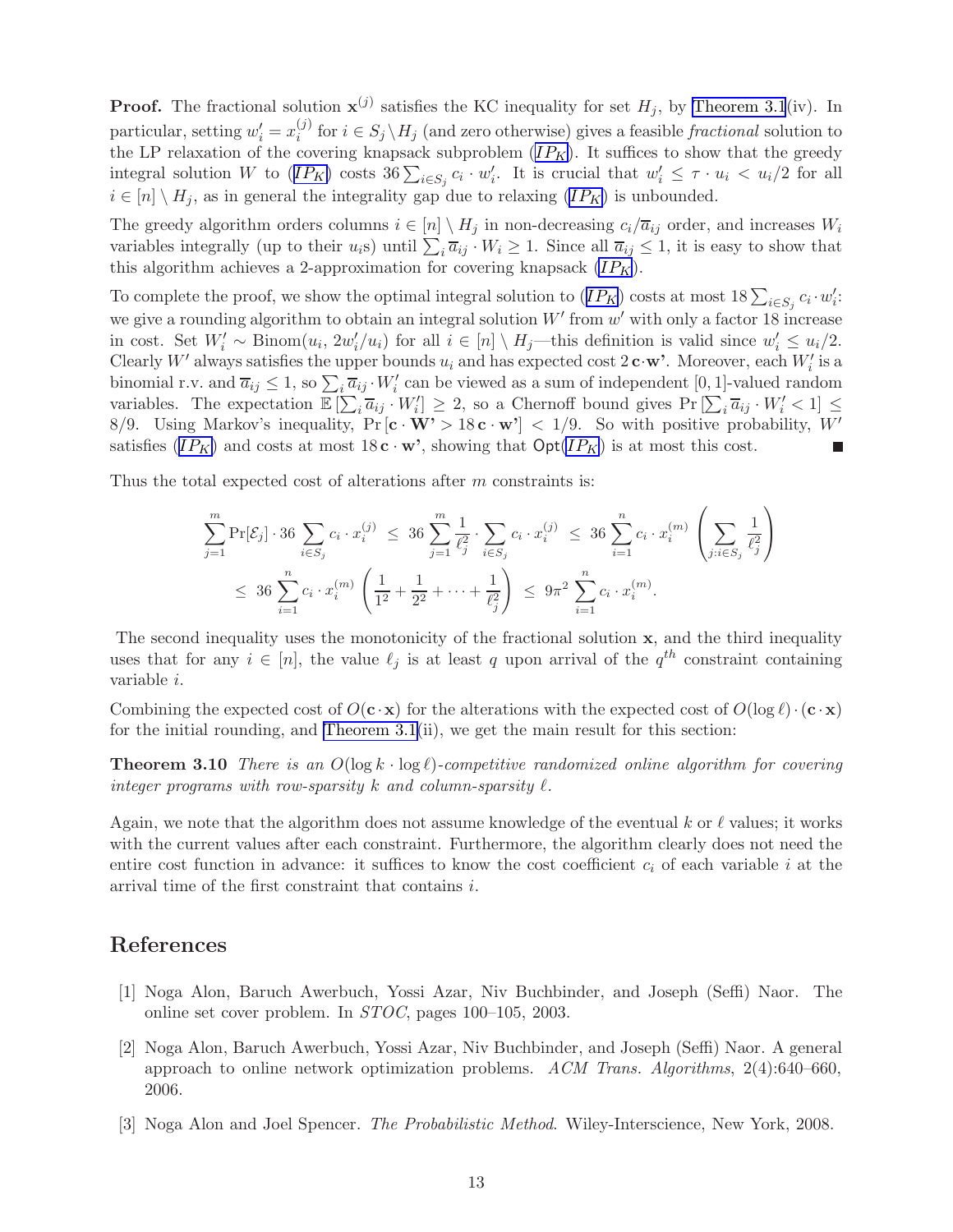- <span id="page-13-0"></span>[4] Nikhil Bansal, Niv Buchbinder, and Joseph Naor. A primal-dual randomized algorithm for weighted paging. In FOCS, pages 507–517, 2007.
- [5] Nikhil Bansal, Niv Buchbinder, and Joseph (Seffi) Naor. Randomized competitive algorithms for generalized caching. In STOC'08, pages 235–244. ACM, New York, 2008.
- [6] Nikhil Bansal, Nitish Korula, Viswanath Nagarajan, and Aravind Srinivasan. On k-column sparse packing programs. In IPCO, pages 369–382, 2010.
- [7] Niv Buchbinder and Joseph (Seffi) Naor. The design of competitive online algorithms via a primal-dual approach. Found. Trends Theor. Comput. Sci., 3(2-3):93–263, 2007.
- [8] Niv Buchbinder and Joseph (Seffi) Naor. Online primal-dual algorithms for covering and packing. Math. Oper. Res., 34(2):270–286, 2009.
- [9] Robert D. Carr, Lisa K. Fleischer, Vitus J. Leung, and Cynthia A. Phillips. Strengthening integrality gaps for capacitated network design and covering problems. In SODA, pages 106– 115, 2000.
- [10] Deeparnab Chakrabarty, Elyot Grant, and Jochen Könemann. On column-restricted and priority covering integer programs. In IPCO, pages 355–368, 2010.
- [11] Stavros G. Kolliopoulos and Neal E. Young. Approximation algorithms for covering/packing integer programs. J. Comput. Syst. Sci., 71(4):495–505, 2005.
- [12] Simon Korman. On the use of randomness in the online set cover problem. M.Sc. thesis, Weizmann Institute of Science, 2005.
- [13] Christos Koufogiannakis and Neal E. Young. Greedy  $\delta$ -approximation algorithm for covering with arbitrary constraints and submodular cost. In  $ICALP$  (1), pages 634–652, 2009.
- [14] David Pritchard and Deeparnab Chakrabarty. Approximability of sparse integer programs. Algorithmica, 61(1):75–93, 2011.
- [15] Aravind Srinivasan. Improved approximation guarantees for packing and covering integer programs. SIAM J. Comput., 29(2):648–670, 1999.
- [16] Aravind Srinivasan. New approaches to covering and packing problems. In SODA, pages 567–576, 2001.
- [17] Aravind Srinivasan. An extension of the lovász local lemma, and its applications to integer programming. SIAM J. Comput., 36(3):609–634, 2006.
- [18] Neal E. Young. The k-server dual and loose competitiveness for paging. Algorithmica, 11(6):525–541, 1994.

## A Limitations of the Guess-and-Double Approach

We observe here that previously used primal-dual updates (to the best of our knowledge) are insufficient to prove a competitive ratio that depends only on k. A large number of online algorithms are based on monotone primal-dual updates. Buchbinder and Naor [8, Lemma 3.1] showed that if we maintain monotone duals then the primal-dual gap may be as large as  $\Omega(\log \frac{a_{max}}{a_{min}})$ . In order to get around this issue and obtain an  $O(\log n)$  competitive ratio for general covering LPs, [8, Theorem 4.1]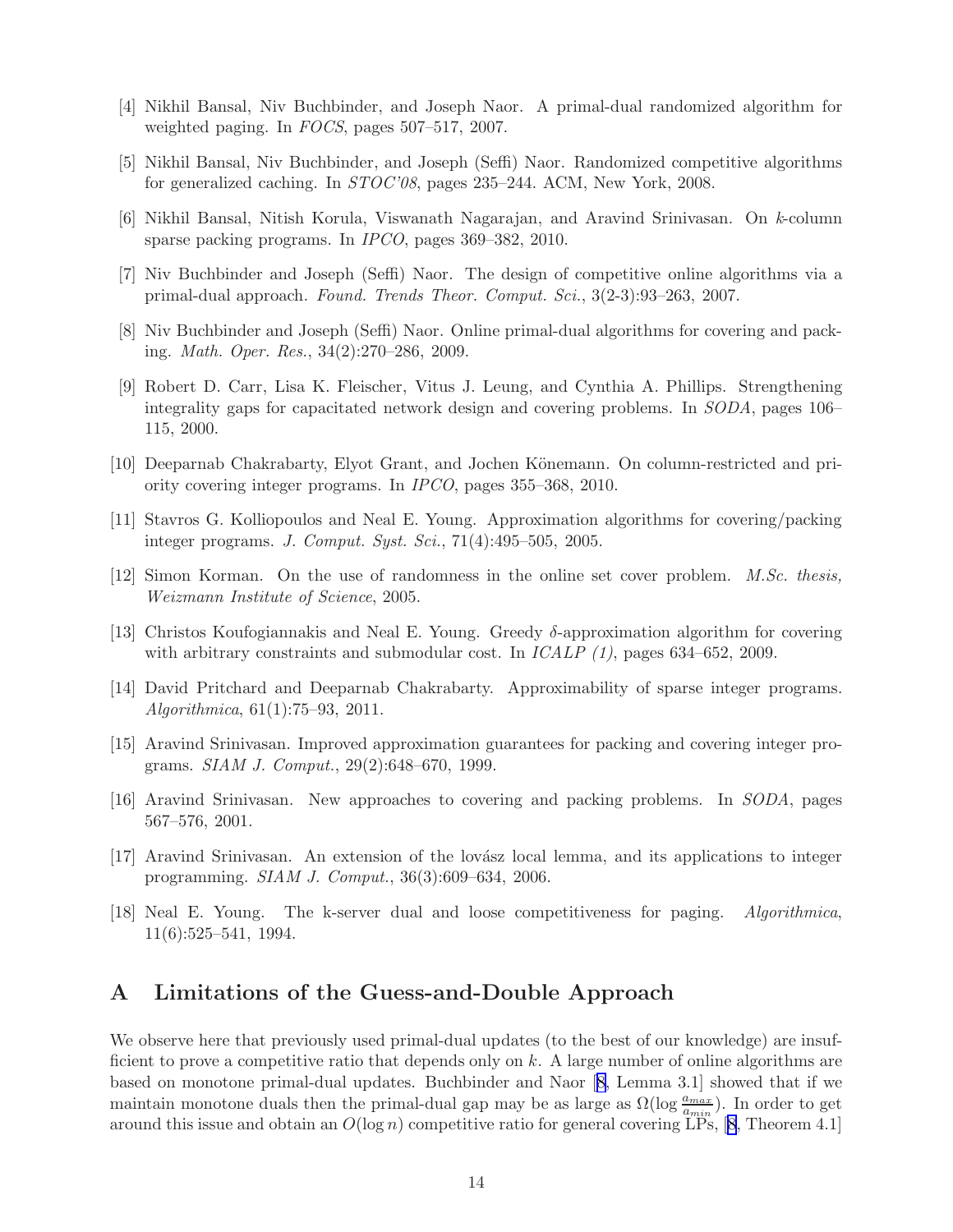<span id="page-14-0"></span>used a guess-and-double framework which uses duals in a partly non-monotone manner. However, as we show below, this scheme does not suffice to obtain a primal-dual gap independent of  $n$ , even when  $k = 1$ .

The guess-and-double scheme proceeds in phases, and within each phase it maintains monotone primal as well as duals. But when the phase changes, the scheme resets all dual values to zero and starts afresh; this is the only allowed dual reduction. To maintain an approximately feasible dual, this scheme is allowed to change phases (and reset duals) only when the primal cost increases by (say) a factor of two. Upon arrival of the first constraint  $(\sum_{i\in T_1} a_{i1}x_i \geq 1)$ , the scheme produces a lower bound  $\alpha_1 = \min_{i \in T_1} c_i/a_{i1}$  on the optimal value and begins its first phase. In the  $r^{th}$  phase it is assumed that  $\alpha_r$  is the optimal value until the primal cost exceeds  $\alpha_r$ ; at this point the scheme sets  $\alpha_{r+1} = 2 \cdot \alpha_r$  and enters phase  $r + 1$ . A competitive ratio of  $O(\beta)$  is proven via this scheme by showing that after each phase r, the total primal cost is at most  $\beta$  times the total dual value (added over all phases up to  $r$ ).

Lemma A.1 Any online algorithm using the guess-and-double framework for covering LPs (even with  $k = 1$ ) incurs an unbounded primal to dual ratio.

**Proof.** It suffices to show that for every  $\rho > 2$ , there exist instances of the online covering LP with  $k = 1$  where any algorithm using the guess-and-double framework incurs a primal to dual ratio of at least  $\Omega(\rho)$ . Our instances will have all costs being one, so the primal objective is just  $\sum_{i=1}^{n} x_i$ . Since  $k = 1$ , all constraints will be of the form  $x_i \geq b$  for some  $i \in [n]$  and  $b > 0$ . The first constraint is  $x_1 \ge \rho^{p+2}$ . So  $\alpha_1 = \rho^{p+2}$  in the guess-and-double scheme. In each phase r, constraints appear for a completely new set of variables  $x_{r,1}, x_{r,2}, \ldots$  as follows. Initialize  $j \leftarrow 1$ .

**Sequence**  $I(r, j)$ : Constraints of the form  $x_{r,j} \ge \rho^h$  with dual variable  $y_{r,j}(h)$  appear for  $h = 0, 1, \ldots$ , until the first time that algorithm sets dual value  $y_{r,j}(h) < \rho^{h-1}$ .

At this point we move on to the next variable  $x_{r,i+1}$ , i.e. set  $j \leftarrow j+1$  and repeat the sequence  $I(r, j)$ . Also, the entire phase r ends when the sum of variables in this phase exceeds  $\alpha_r$ , at which point we abort the current sequence  $I(r, j)$  and enter phase  $r + 1$ .

Suppose q variables are used in phase r. Let  $h_1, \ldots, h_q$  denote the number of constraints produced in  $I(r,1),\ldots,I(r,q)$  respectively. Note that the dual variables in this phase are  $\bigcup_{j\in[q]}\{y_{r,j}(h):1\leq h\leq s\}$ h<sub>j</sub>}, dual constraints are  $\sum_h y_{r,j}(h)/\rho^h \leq 1$  for all  $j \in [q]$ , and dual objective is  $\sum_{j \in [q]} \sum_h y_{r,j}(h)$ .

Claim 4 For all  $j \in [q]$ ,  $h_j \leq \rho + 1$ .

**Proof.** Fix any  $j \in [q]$ ; the dual constraint corresponding to variable  $x_{r,j}$  reads  $\sum_{h} y_{r,j}(h)/\rho^h \leq 1$ . By definition of the sequence  $I(r, j)$ , for all  $1 \leq h < h_j$  the dual value  $y_{r,j}(h) \geq \rho^{h-1}$ . Note that duals in a single phase are monotone– so at the end of sequence  $I(r, j)$  we have:

$$
1 \geq \sum_{h} y_{r,j}(h) / \rho^h \geq \sum_{h=1}^{h_j-1} \rho^{h-1} / \rho^h = \frac{h_j-1}{\rho}
$$

The first inequality is the dual constraint for  $x_{r,j}$  and the second uses the dual values.

From this claim it follows that the primal increase of each  $x_{r,j}$  is at most  $\rho^{\rho+1} \le \alpha_1/\rho \le \alpha_r/\rho$ . This implies that  $q \geq 2$  variables are used in this phase. Note that the primal increase in phase r is:

$$
P(r) = \sum_{j \in [q]} \rho^{h_j} \ge \alpha_r \tag{A.7}
$$

 $\blacksquare$ 

The next claim shows that the dual increase can only be a small fraction of the primal.